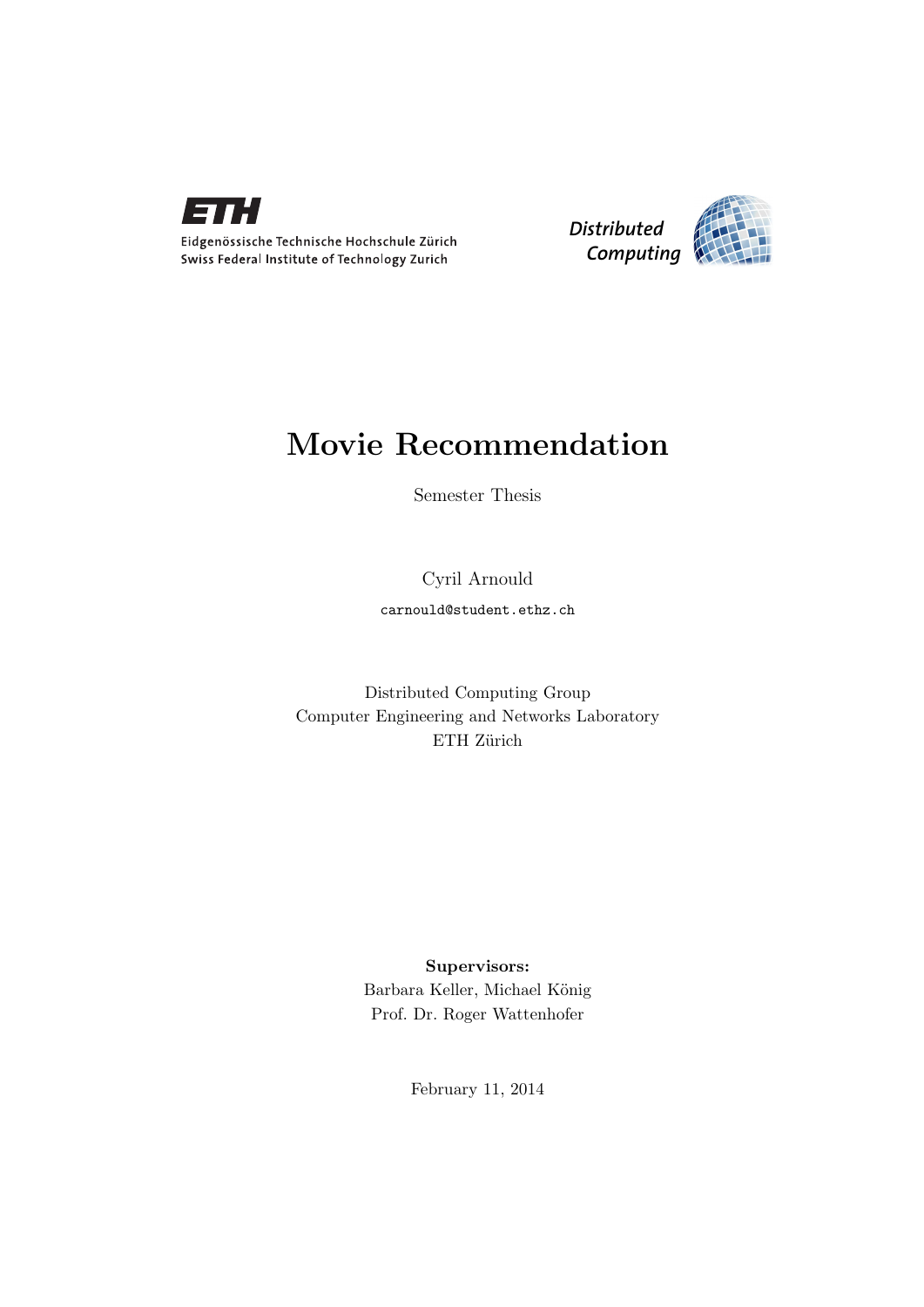# Acknowledgements

<span id="page-1-0"></span>This is a continuation of Markus Frei's semester thesis "Find your Personal Movie Critic", whom I want to thank for his tremendous help and the access to his crawled Rotten Tomatoes data. I also want to thank my supervisors Barbara Keller and Michael König for their flexibility and all their inputs on the project, as well as Tobias Langner for letting me access the IMDb data he crawled. Lastly, I want to thank everyone who participated in testing the algorithms that were the topic of this thesis.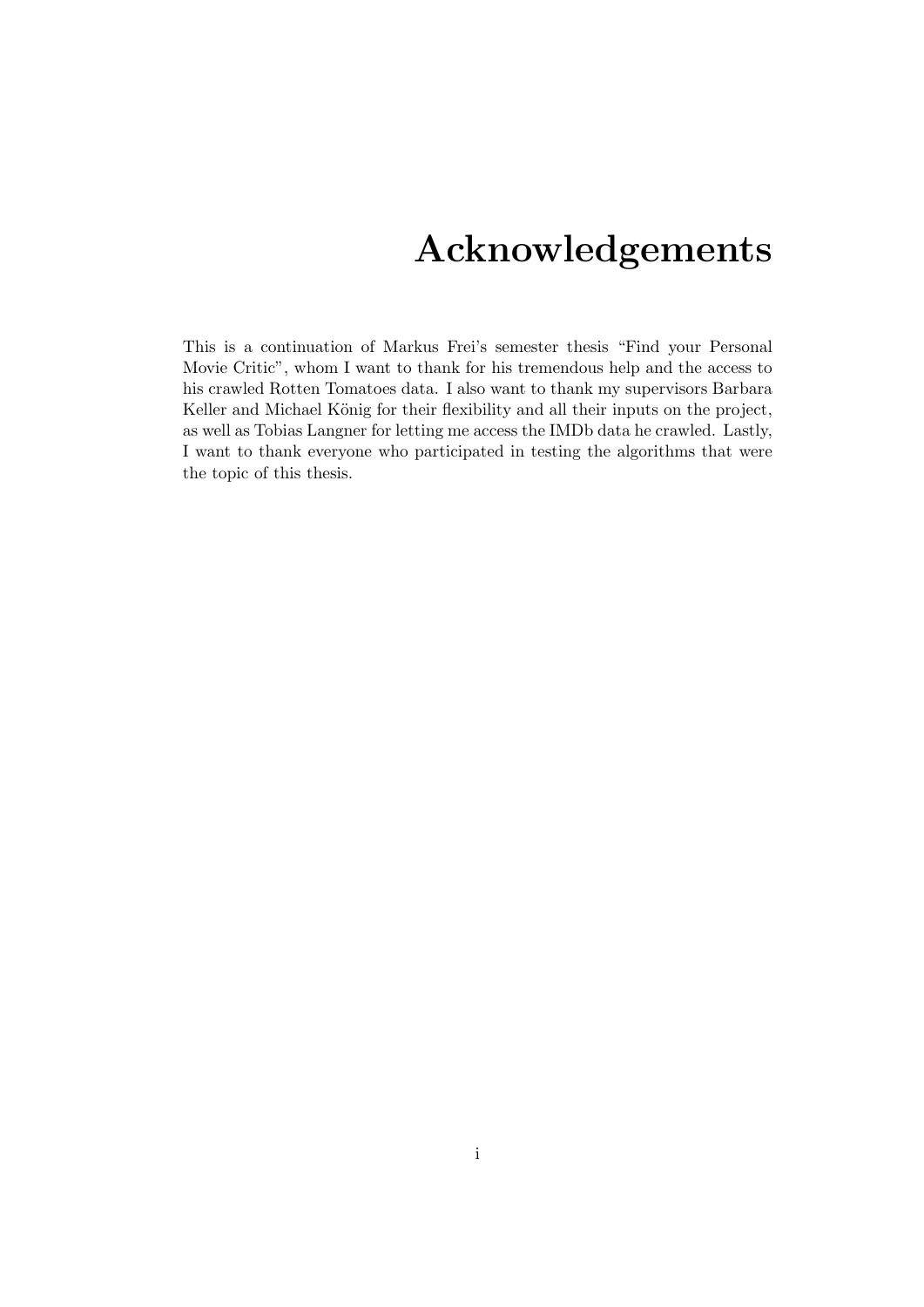# Abstract

<span id="page-2-0"></span>This thesis comprises the development of two fundamentally different algorithms and their slight variations to recommend movies. The algorithms are to first gather useful information about the user and then to predict how the user would rate movies. They make use of an extensive database of reviews and other movieinformation, which has been improved to suit the needs of the algorithms. A method to test their performance has been developed as well, which is used to determine suitable parameters for the algorithms and evaluate them.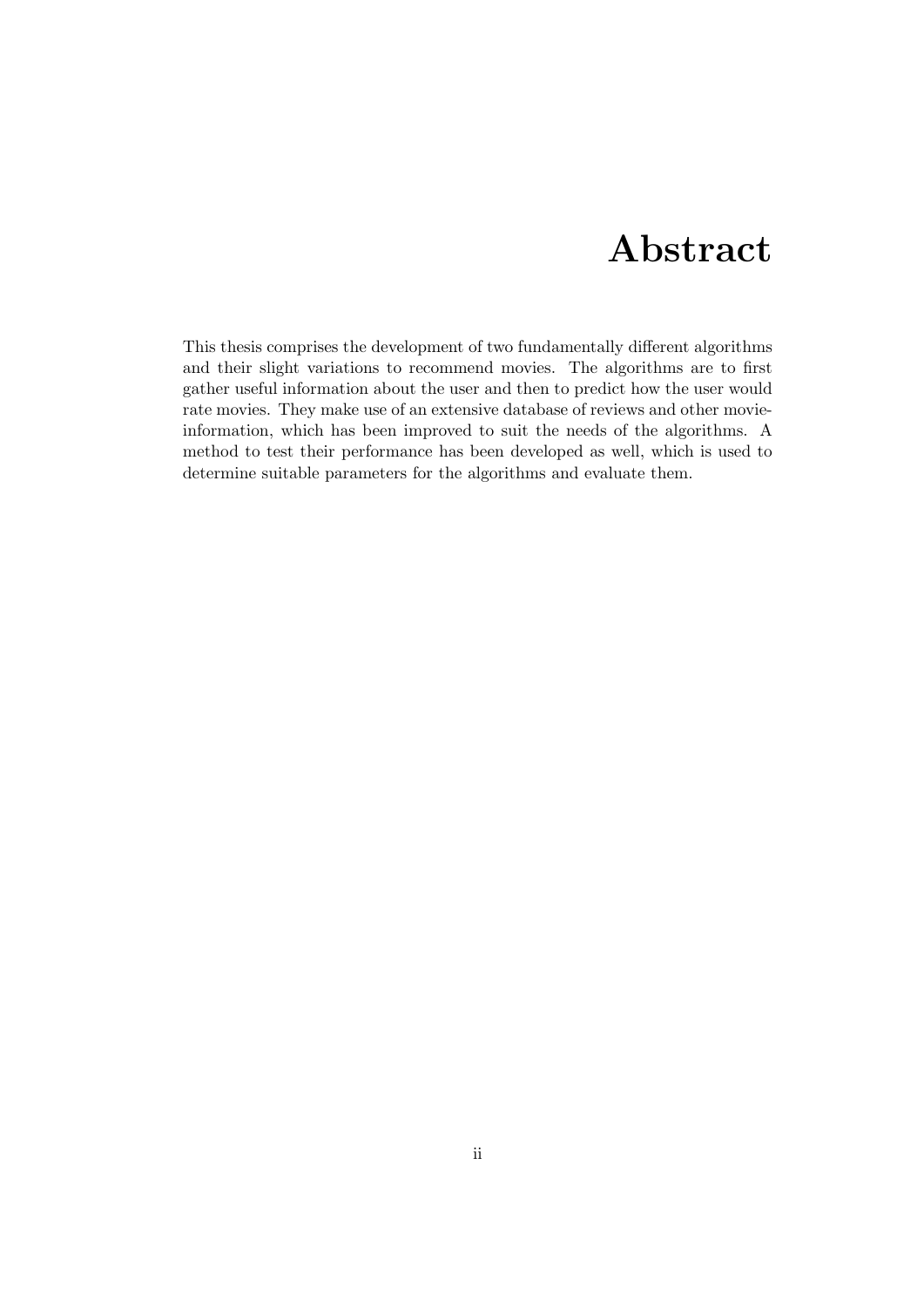# **Contents**

|          |                 | <b>Acknowledgements</b>             | i                       |
|----------|-----------------|-------------------------------------|-------------------------|
|          | <b>Abstract</b> |                                     | ii                      |
| 1        |                 | <b>Introduction</b>                 | $\mathbf 1$             |
| $\bf{2}$ |                 | <b>Data Base</b>                    | $\overline{2}$          |
|          | 2.1             |                                     | $\overline{2}$          |
|          | 2.2             |                                     | $\overline{2}$          |
| 3        |                 | <b>Algorithms</b>                   | $\overline{\mathbf{4}}$ |
|          | 3.1             |                                     | $\overline{4}$          |
|          |                 | 3.1.1                               | $\overline{5}$          |
|          |                 | 3.1.2                               | $\overline{7}$          |
|          | 3.2             |                                     | $\overline{7}$          |
|          |                 | 3.2.1                               | $\overline{7}$          |
|          |                 | 3.2.2                               | 8                       |
|          |                 | 3.2.3                               | 9                       |
|          |                 | 3.2.4<br>Keywords in Critic Reviews | 10                      |
|          |                 | 3.2.5                               | 11                      |
| 4        |                 | <b>Testing the Algorithms</b>       | 12                      |
|          | 4.1             |                                     | 12                      |
|          | 4.2             |                                     | 13                      |
|          | 4.3             | Choice of Parameters                | 14                      |
|          |                 | 4.3.1                               | 14                      |
|          |                 | 4.3.2                               | 15                      |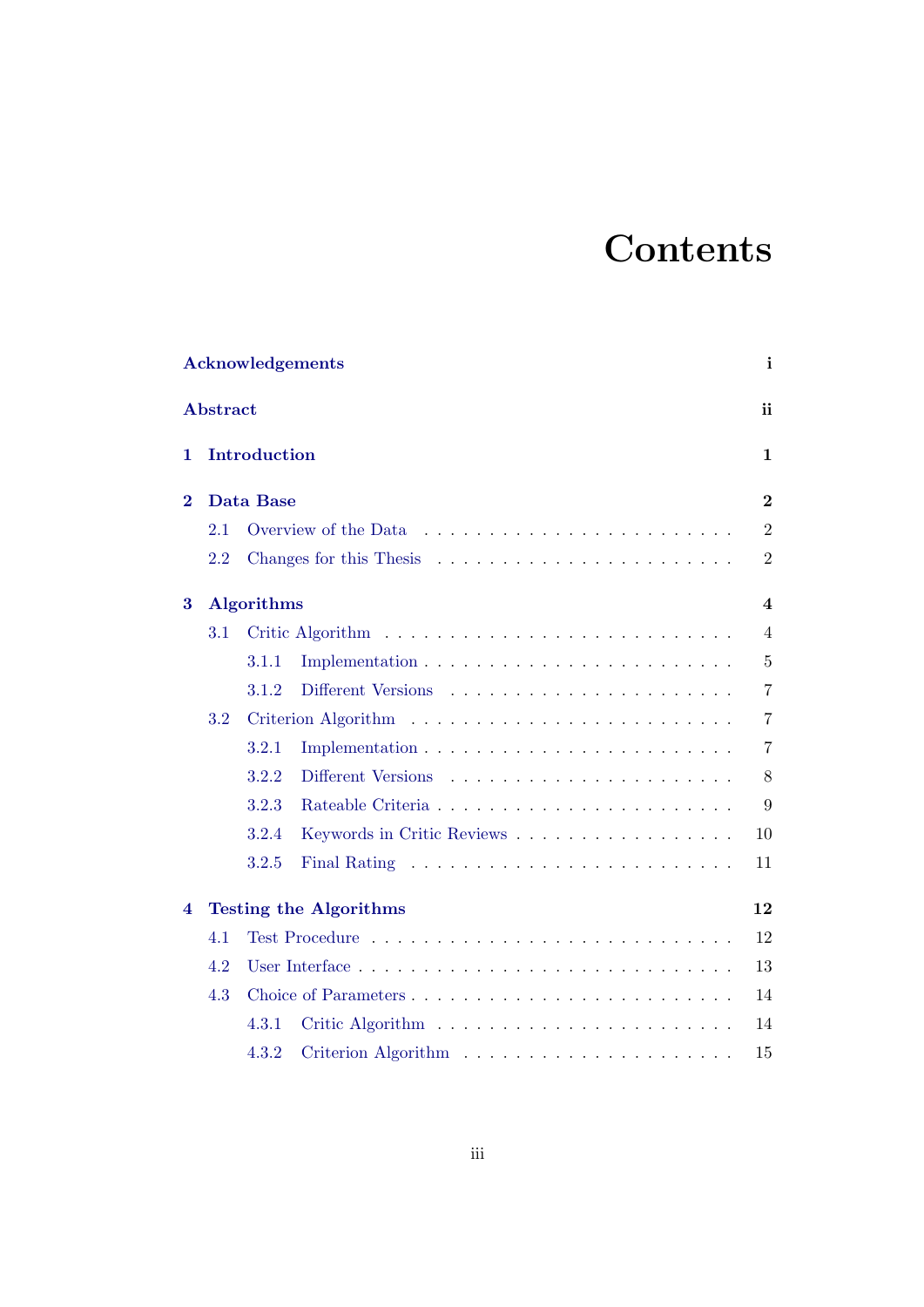### Contents iv

| 5        |     |                     | <b>Results and Evaluation</b>                                         | 16     |
|----------|-----|---------------------|-----------------------------------------------------------------------|--------|
|          | 5.1 |                     |                                                                       | $16\,$ |
|          |     | 5.1.1               | Criterion Algorithm Version 1                                         | 16     |
|          |     | 5.1.2               | Criterion Algorithm Version 2                                         | 17     |
|          |     | 5.1.3               | Criterion Algorithm Version 3                                         | 19     |
|          |     | 5.1.4               | Criterion Algorithm overall                                           | 19     |
|          | 5.2 |                     |                                                                       | 20     |
|          |     | 5.2.1               | Critic Algorithm Version 1                                            | 21     |
|          |     | 5.2.2               | Critic Algorithm Version 2                                            | 23     |
|          |     | 5.2.3               | Critic Algorithm Version 3                                            | 23     |
|          |     | 5.2.4               |                                                                       | 25     |
|          | 5.3 |                     | Comparison of the two Algorithms $\ldots \ldots \ldots \ldots \ldots$ | 26     |
| 6        |     | <b>Future Work</b>  |                                                                       | 28     |
|          | 6.1 |                     |                                                                       | 28     |
|          |     | <b>Bibliography</b> |                                                                       | 29     |
|          |     |                     | A Keywords for the Criterion Algorithm                                | $A-1$  |
| $\bf{B}$ |     |                     | <b>Sequel Identification</b>                                          | $B-1$  |
|          |     |                     | C Screenshots of the User Interface                                   | $C-1$  |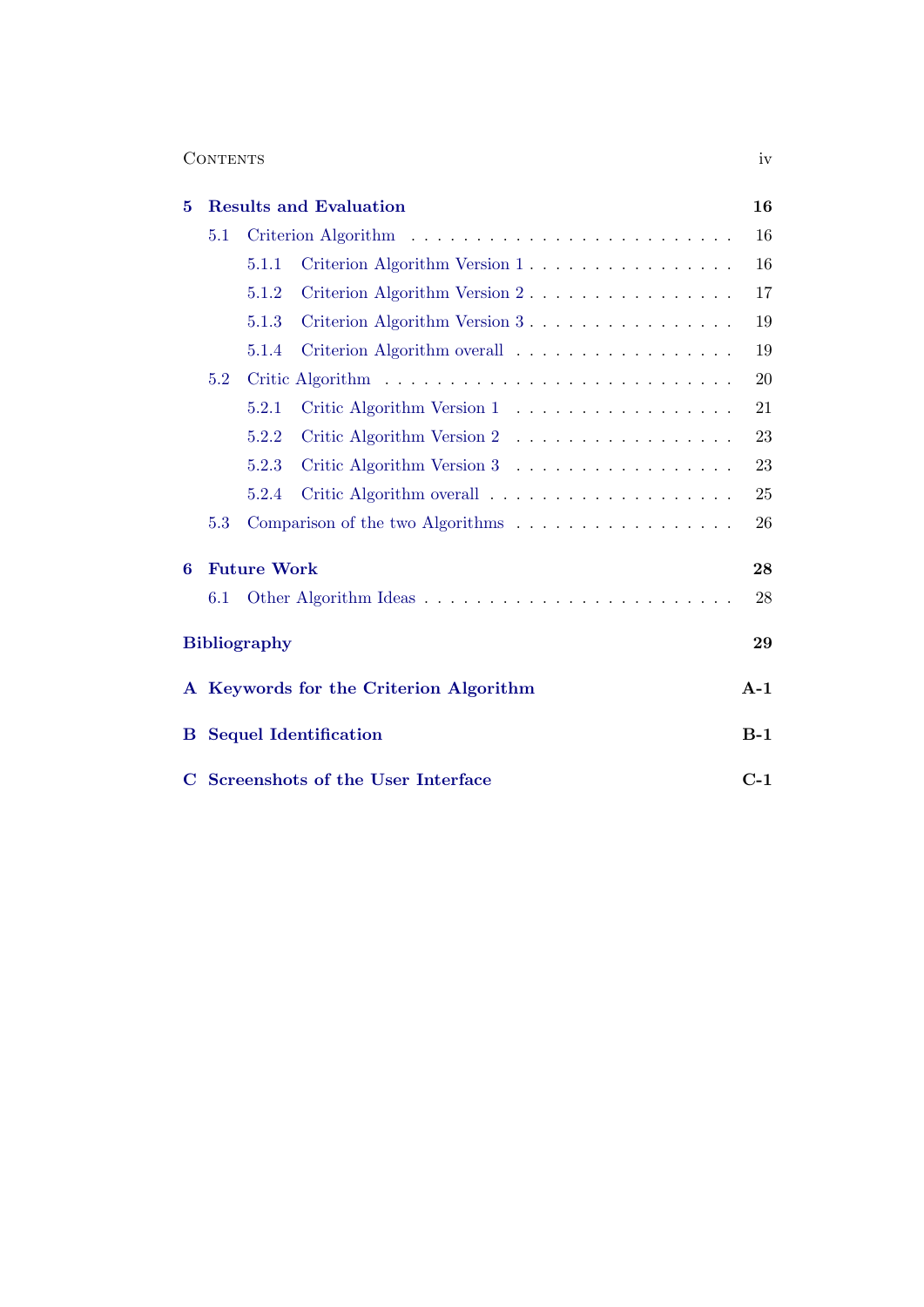# CHAPTER<sub>1</sub> Introduction

<span id="page-5-0"></span>Nowadays, people have a lot of ways to get movie recommendations. Many of these either require intimate knowledge of the user's taste in movies, or give an unpersonal recommendation based on the popularity of the movie. Often, they only highlight current top movies, while older ones are ignored. Finding possibly interesting movies without recommendations can be frustrating as well: There can be a high number of reviews per movie, both praise and criticism. Searching through all of them requires time and knowledge on which critics to trust. And in the end, one might end up knowing everything about the movie without even watching it.

The main goal of this semester thesis is to develop different algorithms that do not require a lot of input but still give satisfying results. In order to determine whether they do, it is necessary to test the algorithms on their quality. To create the same conditions for each algorithm, we chose to let an algorithm query the user whatever information needed, so long as the information does not exceed a predetermined number of bits. This number of bits some specific information takes is the binary logarithm of the number of possiblities. The algorithms are designed to search for recommendations and predict how the user would rate these. For comparison, each algorithm predicts the ratings of movies the user already knows, and the closest predictions determine the best algorithm.

Another way to set equal initial conditions besides an equal number of bits is to feed each algorithm the same amount of user-rated movies as the only source of information. This either restricts the possibilities of how an algorithm can be implemented, or makes it more complicated as the algorithm needs to infer any other information about the user's preferences from the ratings if it is not allowed to simply ask for them. Therefore, the approach with a predetermined number of bits is employed.

The algorithms and the testing environment were developed in Java[\[2\]](#page-33-1).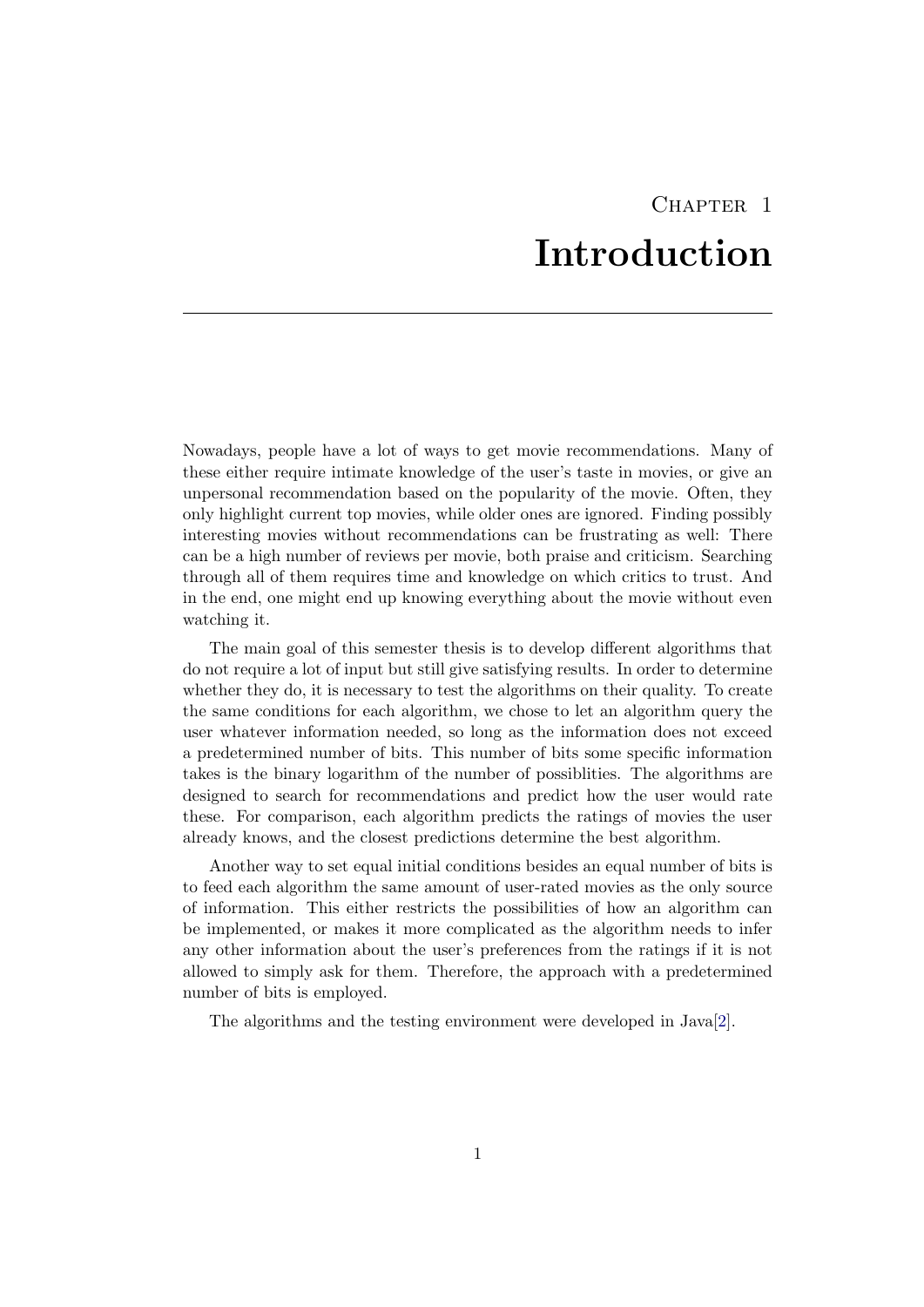# $CHAPTER$  2 Data Base

<span id="page-6-0"></span>The data this thesis is built on was readily available prior to the beginning as an SQLite[\[1\]](#page-33-2) database, it has been crawled from the website of the movie review aggregator Rotten Tomatoes[\[3\]](#page-33-3). Rotten Tomatoes has a set of requirements for reviews to be accepted, they need to come from acclaimed critics with a broad audience and a strong position in the business. The criteria can be met in either print media, broadcast or online publication[\[4\]](#page-33-4). It makes for a reliable source of information.

### <span id="page-6-1"></span>2.1 Overview of the Data

The data base mainly consists of the collected reviews, which individually consist of a rating from the critic, a 'critic tomato' which indicates independently of the rating whether the critic recommends the movie or not and a short written extract from the review itself. The rating is linearly mapped from the scale the critic used to a scale of 0 to 100.

In addition to the reviews, other information was collected as well for each movie: cast, directors, genres, writers, film length, release date in theaters and/or of the DVD, the box office income, the production company, a short written description of the movie, the tomatometer (which indicates the percentage of critics that recommend this movie) and the percentage of the audience (i.e. the users of Rotten Tomatoes) that recommends this movie.

### <span id="page-6-2"></span>2.2 Changes for this Thesis

One piece of information that has not been crawled is whether a movie is a sequel to another movie or not. This information is important, otherwise the algorithms will ask the user to rate every movie of a series without gaining much additional information. This tends to happen as many sequels have a lot in common with their predecessor and will likely be picked again.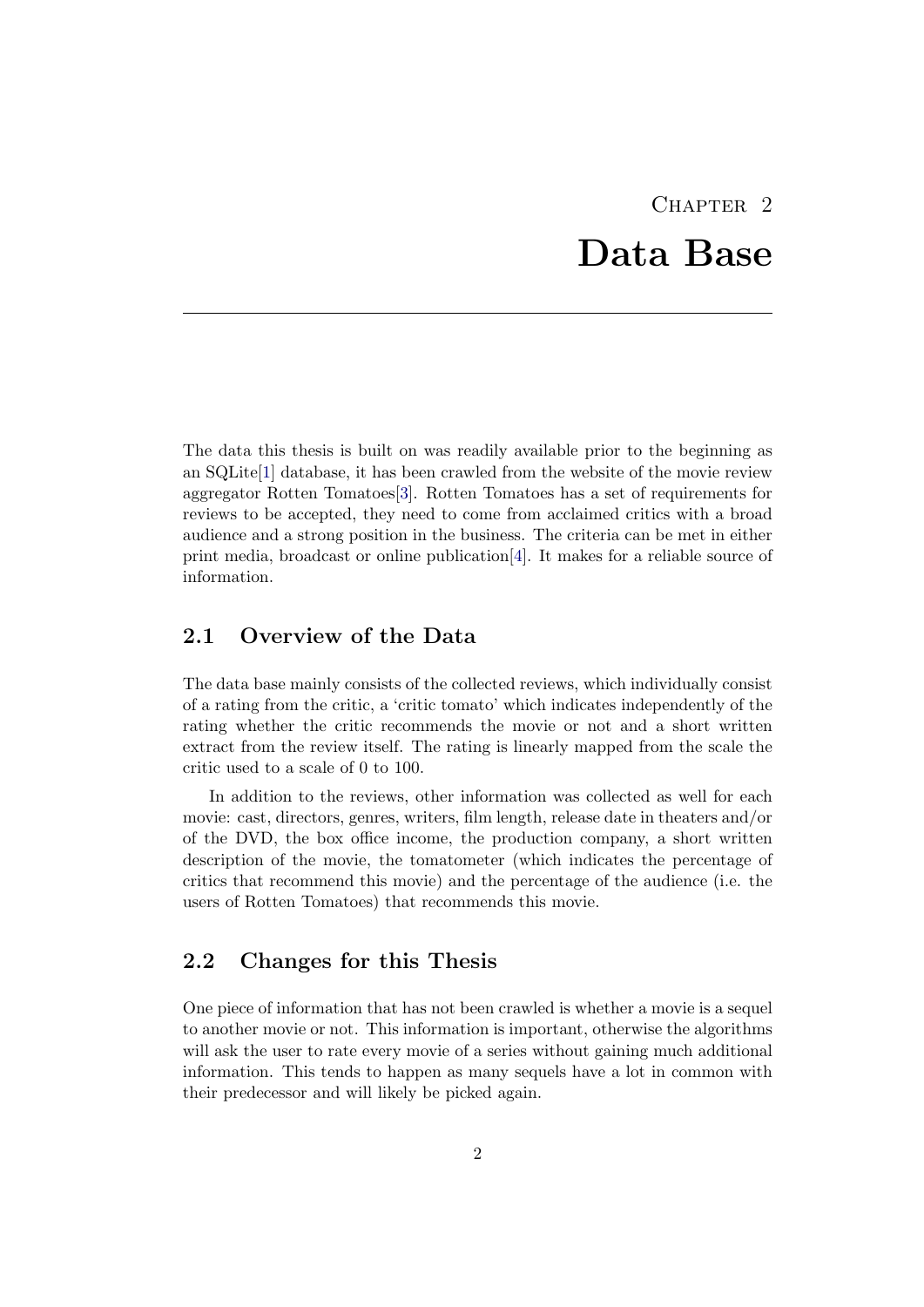#### 2. DATA BASE 3

The sequels therefore need to be filtered, which is done based on the movies' names. Each identified pair of movie and sequel is stored in a separate table in the database. Detailed information on how a title needs to be formatted to be recognized as a sequel can be found in appendix [B.](#page-35-0) Certain titles have to be added manually because it is impossible to determine from the name whether they are a sequel or not. This is done for rather popular movies that have a high probability of being picked by one of the algorithms, an example of such titles are "Batman Begins" and "The Dark Knight".

The Rotten Tomatoes data also contains television series, which are deleted from the database using different variations of keywords like 'season', 'series', 'episodes' and 'collection'.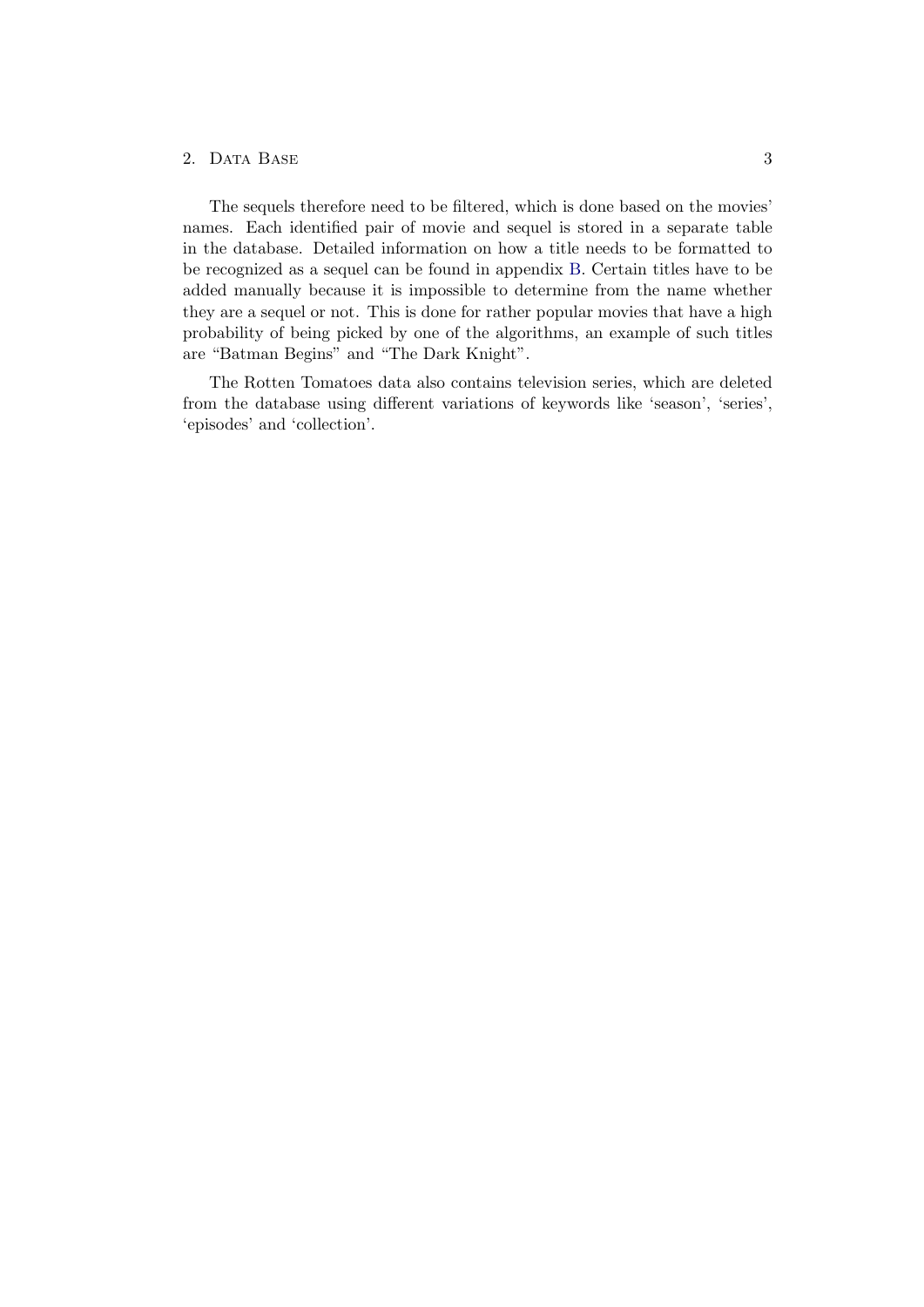# CHAPTER 3 Algorithms

<span id="page-8-0"></span>Two algorithms and their variants are implemented as part of this thesis, each of them are separated into an input and an output part. An input algorithm gathers information about the user, and the output algorithm then recommends movies based on the input's information. This makes it possible to let the output algorithm run with different configurations using the same input.

The input part of each algorithm can ask the user about any information needed at the very beginning. After that, it always first selects a movie to be rated, presents it to the user and then stores the rating in the database. It then also calculates and stores any other information that needs to be inferred from the rating of the movie.

An output algorithm selects suitable movie candidates for recommendations (a maximum of two thousand in order to keep the calculation time from spiking) and then rates these. With each rating, the algorithm adds a weight to the rating that specifies how much information is backing up this rating. The movies with the highest product of weight and rating are then recommended.

### <span id="page-8-1"></span>3.1 Critic Algorithm

The critic algorithm is loosely based on Markus Frei's solution in his thesis[\[5\]](#page-33-5). His algorithm compares the user's ratings with each critic in the database, finds 10 critics whose ratings overall come closest to the user's and then recommends movies based on the top-rated movies by these critics. Simultaneously, with each movie the user rates, the genres the movie belongs to get rated as well, enabling the genres to influence the recommendations.

In the implementation in this thesis, the algorithm considers not only critics with matching tastes, but critics with tastes opposite to the user as well. Each critic gets rated based on how well or how badly his ratings reflect the user's ratings, respectively. The rating of a critic is on a scale of 0 to 100, 100 meaning his movie ratings matches the user's ratings every time; 0 meaning he rates the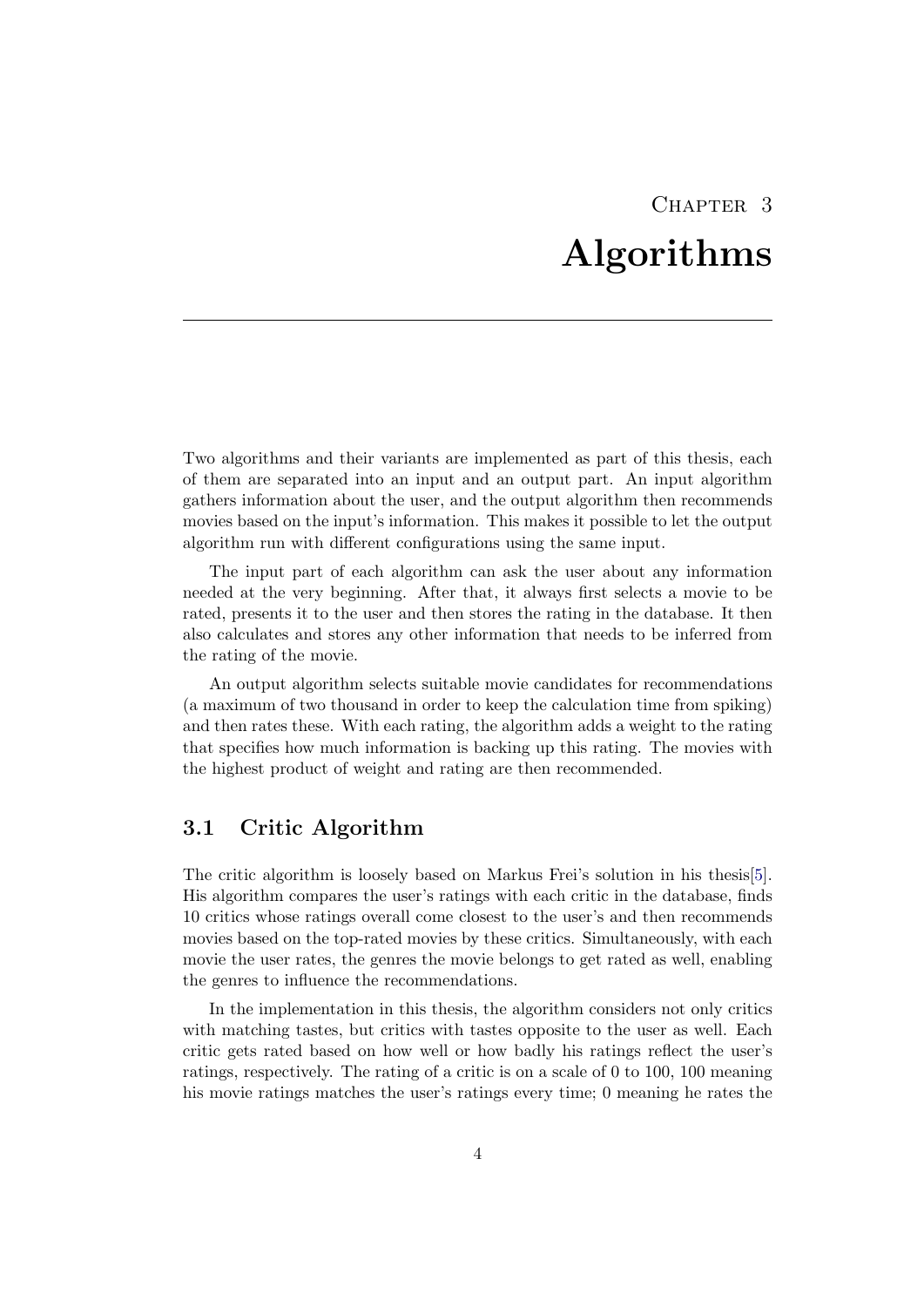#### 3. ALGORITHMS 5

exact opposite of the user every time.

A critic can not be regarded as sufficiently rated if only one of his ratings was compared to the users', so the number of compared movies is used to determine a weight for the critic. In order for critics not to receive too much weight if they have a lot of ratings, a weighting limit is introduced. For each critic, a 'positive weight' and a 'negative weight' gets calculated as in Equations [3.1](#page-9-1) and [3.2](#page-9-2) below, the positive weight being higher the more his rating reflects the user's, the negative weight being higher the more his ratings are opposite of the user.

<span id="page-9-1"></span>
$$
PW = \begin{cases} \frac{\sum_{i} 100 - |RC_i - UR_i|}{n} \cdot \sqrt{n}, & \text{if } n < WL.\\ \frac{\sum_{i} 100 - |RC_i - UR_i|}{n} \cdot \sqrt{WL}, & \text{otherwise.} \end{cases} \tag{3.1}
$$

<span id="page-9-2"></span>
$$
NW = \begin{cases} (100 - \frac{\sum_{i} 100 - |RC_i - UR_i|}{n}) \cdot \sqrt{n}, & \text{if } n < WL, \\ (100 - \frac{\sum_{i} 100 - |RC_i - UR_i|}{n}) \cdot \sqrt{WL}, & \text{otherwise.} \end{cases}
$$
(3.2)

|        | $PW/NW$ Positive/Negative weight                    |
|--------|-----------------------------------------------------|
| $\, n$ | Number of movies the critic and user have in common |
| RC     | Critic's rating of the movie $i$                    |
| U R    | User's rating of the movie $i$                      |
| WL     | Weighting limit                                     |

Following this idea, a lot of parameters can influence the outcome of the algorithm. It is possible to change the number of critics that are used, the weighting limit, how many critics with matching taste vs how many critics with opposite taste are used and how much influence the combined rating of the critics with opposite taste on a movie's rating has.

#### <span id="page-9-0"></span>3.1.1 Implementation

The input part of this algorithm is designed to find critics with high positive/negative weights as fast as possible, while it still looks for critics which might have even better ratings (but are not rated yet). When the algorithm determines what movie the user has to rate, it takes a certain number of critics that have less than 'weighting limit' ratings and the currently highest positive/negative weights and finds the movie that is rated by the highest number of these critics.

When it comes to recommendations, the algorithm selects the movies of its currently highest weighted critics. The movie candidates are sorted descendingly by the number of reviews they have, and the first 2000 movies get evaluated.

The final rating and its weight for each movie is calculated as in one of the following three cases:

1. The movie has only been rated by critics which match the user's taste.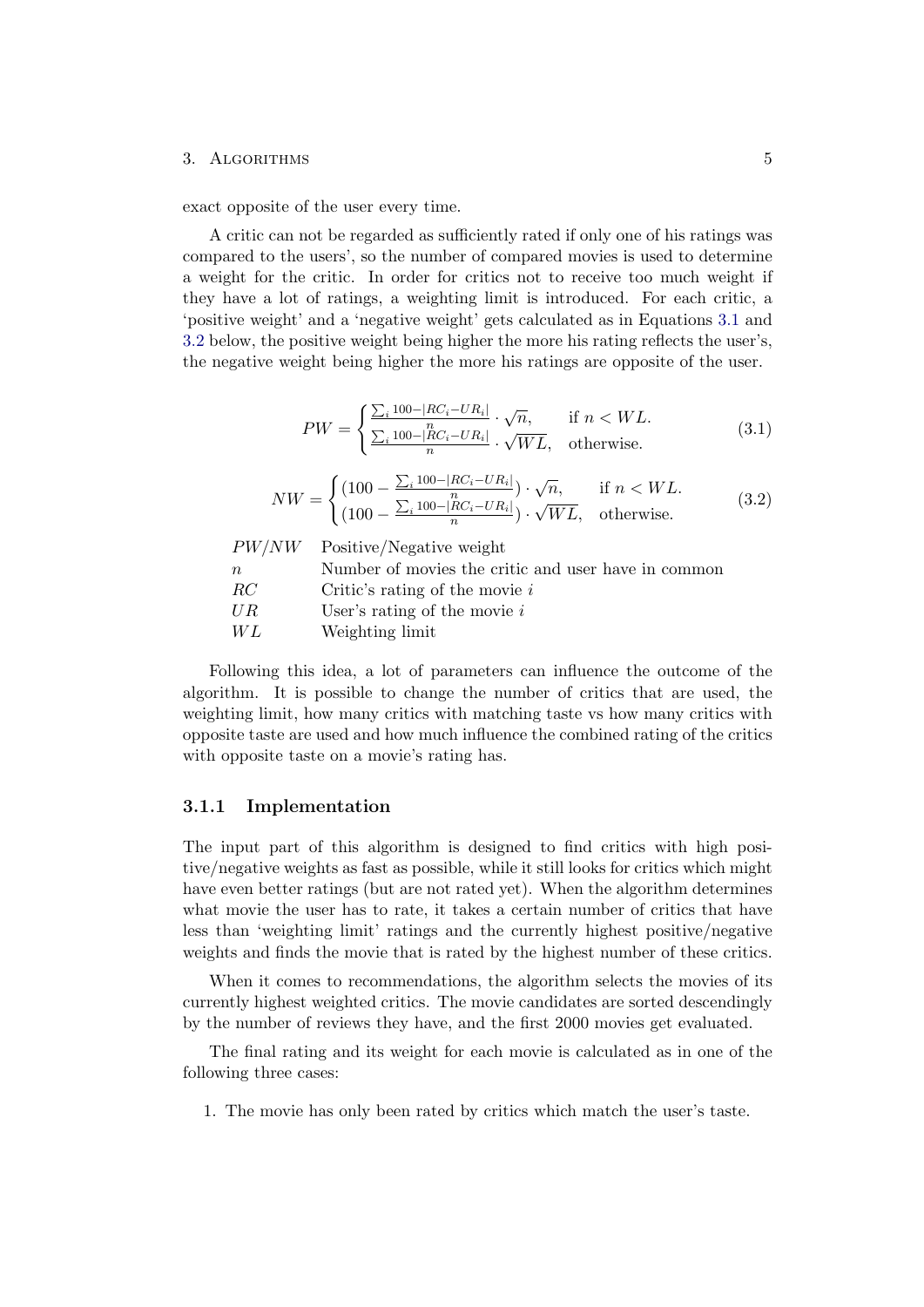#### 3. ALGORITHMS 6

$$
MR_P = \frac{\sum_i RC_i \cdot CPW_i}{\sum_i CPW_i}
$$

$$
MW_P = \frac{\sum_i \min CN_i, WL}{\sqrt{\max N_P, WL}}
$$

2. The movie has only been rated by critics which do not match the user's taste.

$$
MR_N = (100 - \frac{\sum_i RC_i \cdot CNW_i}{\sum_i CNW_i})
$$

$$
MW_N = \frac{\sum_i \min(CN_i, WL)}{\sqrt{\max(N_N, WL)}}
$$

3. The movie has been rated by both critics which match the user's taste and by critics with opposite taste. In this case, the movie's rating is a combination of the two:

$$
MR_T = MR_P \cdot (1 - BCI) + MR_N \cdot BCI
$$

$$
MW_T = \frac{\sum_i \min{(CN_i, WL)}}{\sqrt{\max{(N_N + N_P, WL)}}}
$$

| Movie's rating<br>MR                                                   |  |
|------------------------------------------------------------------------|--|
| Weight of the rating<br>MW                                             |  |
| Critic $i$ 's rating of the movie<br>RC                                |  |
| CNW/CPW<br>Critic i's 'Negative/Postive Weight'                        |  |
| CN<br>Number of ratings the critic $i$ has                             |  |
| WL<br>Weighting limit                                                  |  |
| $N_N/N_P$<br>Total number of critics with opposite/matching taste      |  |
| BCI<br>Bad critic importance; sets the ratio between $MR_P$ and $MR_N$ |  |

In summary, the higher a critic's positive/negative weight is, the more influence his rating of the movie has on the total rating of the movie. And the more critics have rated a movie/the higher weighted the critics are, the higher is the weight of the total rating.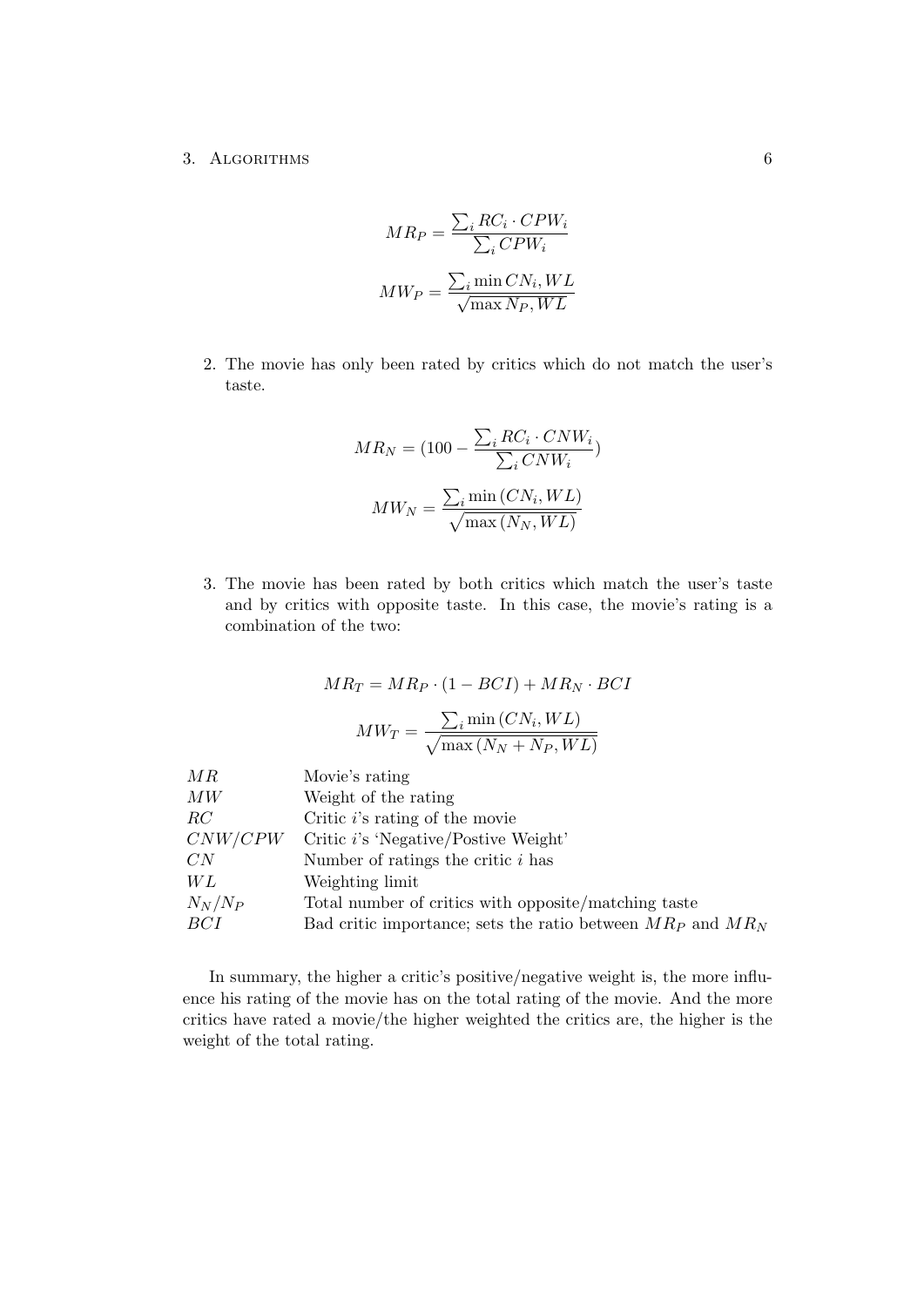#### <span id="page-11-0"></span>3.1.2 Different Versions

Markus Frei's idea also accounts for a movie's genres, so it is incorporated in this algorithm as well. There's a lot of room for how it should go about doing so, therefore the algorithm is implemented in three different versions.

The first version lets the user eliminate certain genres, movies belonging to any of these can not be selected anymore by the algorithm. The second version ignores the genres, its advantage being that it is able to let the user rate more movies before it needs to make recommendations, since more of the informationbits are available. The first implementation loses one bit of information per genre that it needs to ask. The third version asks the user for his three favorite genres, and then only selects movies that belong to at least one of those genres.

The number three for the favorite genres is chosen so that the number of eligible movies shrinks dramatically, but still allows for some variety. Again, the third version loses one bit of information per genre it needs to ask.

### <span id="page-11-1"></span>3.2 Criterion Algorithm

The criterion algorithm takes the idea of using additional information and recommends movies using multicriteria optimization. The movies get rated according to how well they fulfill the following fourteen criteria, which are assigned to one of three categories:

Category 1: Depends on user's taste, several per movie.

Criteria: Genre, Director, Writer, Actor.

Category 2: Depends on user's taste, one per movie.

Criteria: Release year (either in theaters or on DVD, whichever comes first), Length, Production Company.

Category 3: Higher score is better.

Criteria: Audience Rating, Tomatometer, Story, Soundtrack, Imagery, Acting, Impact.

#### <span id="page-11-2"></span>3.2.1 Implementation

These criteria might not be equally important to different users. Therefore, the first thing the algorithm does is asking the user to rate the criteria. After that, the input algorithm finds as much information as possible about the criteria most important to the user, detailed information can be found in subsection [3.2.2.](#page-12-0)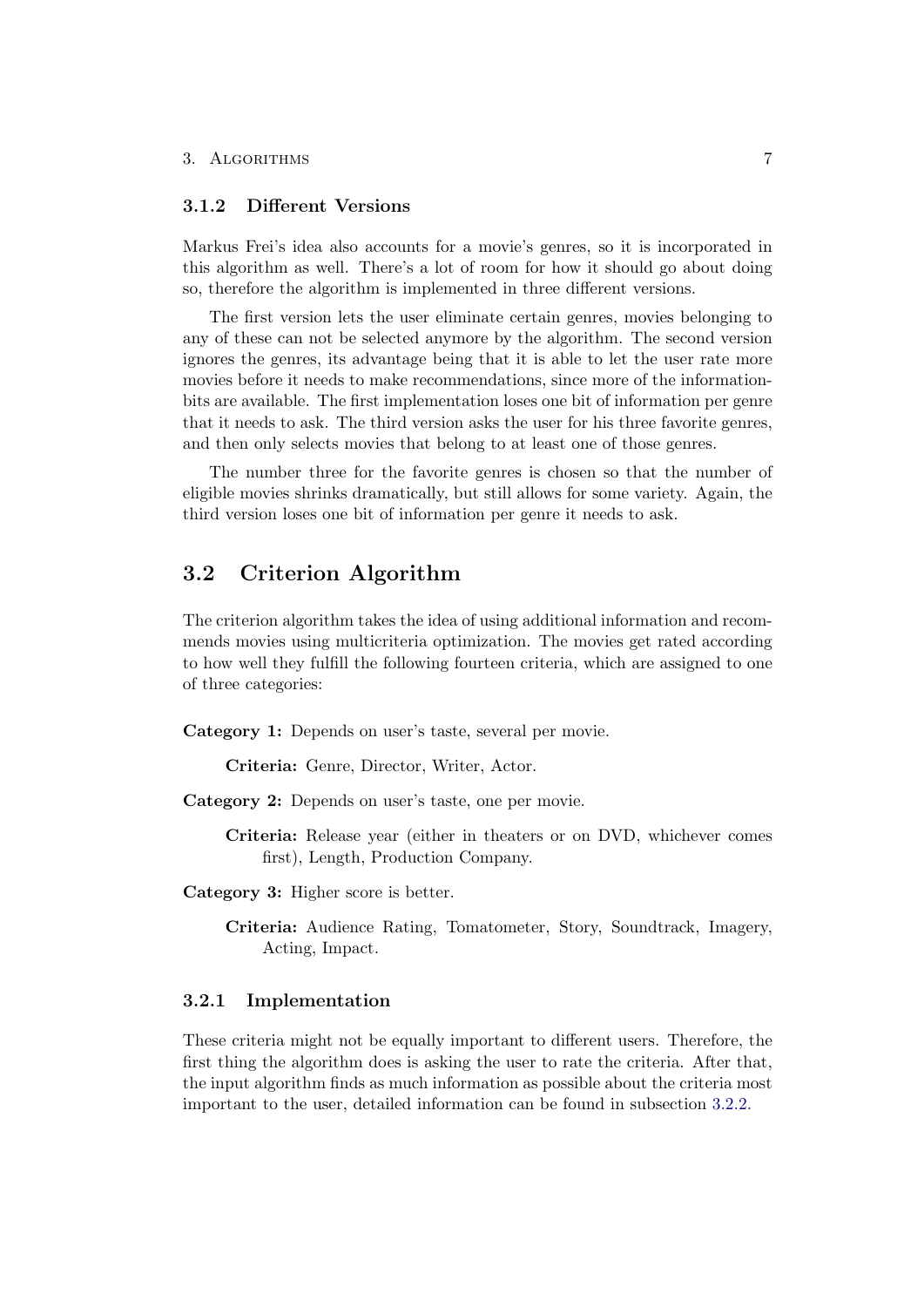#### 3. ALGORITHMS 8

The output algorithm then selects (a maximum of 2000) movies that perform well in the (to the user) most important criteria. This means that the algorithm selects movies of the currently top-rated factors in the criteria of category 1 (and of the top-rated critics). The rating of the criterion determines how many movies of the maximum of 2000 are selected from that criterion. If the criteria of category 2 (plus audience rating/tomatometer) have a rating of higher than half the scale, the algorithm only allows movies that supply this information, seen as some movies don't supply every information needed. Finally, the algorithm rates these movies according to the user's preferences in all other criteria, meaning the movie will receive a rating in each criterion between 0 and 100.

#### <span id="page-12-0"></span>3.2.2 Different Versions

As with the critic algorithm, three different versions of this one are implemented. The first version lets the user order the criteria in descending order of preference, so each criterion will get a distinct rating between 1 and 14. The number of bits this takes is  $\log_2(14!) \approx 36.34$ .

When its input algorithm searches for movies, it orders all eligible movies according to how much information they can provide for each criterion of category 1.

Example 3.1. Say a user rates the criterion 'director' higher than 'actor', and there's three eligible movies: one with 2 directors and 10 actors, one with 2 directors and 17 actors and another with 1 director and 13 actors. This algorithm would then first pick the movie with 2 directors and 17 actors, then the one with 2 directors and 10 actors and then the one with 1 director and 13 actors.

The release year and length matter as well in the picking process. The algorithm orders the movies in the same manner as with the criteria from category 1, but according to how far away their lengths/release years are from the currently already rated lengths/release years. In the unlikely event that all the eligible release years/lengths already have been rated, the one with the least ratings will come first.

The second version is very similar to the first, it lets the user order the criteria in the same manner, but then searches differently for movies. It orders the movies not by one criterion after the other, but how much information they provide overall. The information score each movie gets is calculated as a weighted sum of how much information they provide per criterion on a scale of 0 to 100, using the rating of the criterion as the weights.

Example 3.2. Given that the eligible movies have 3, 2, 1 or 0 listed directors, the information ratings in the 'director' criterion would be 100 for movies with three directors, 66 for movies with two directors, 33 for movies with one director and 0 for movies with 0 directors.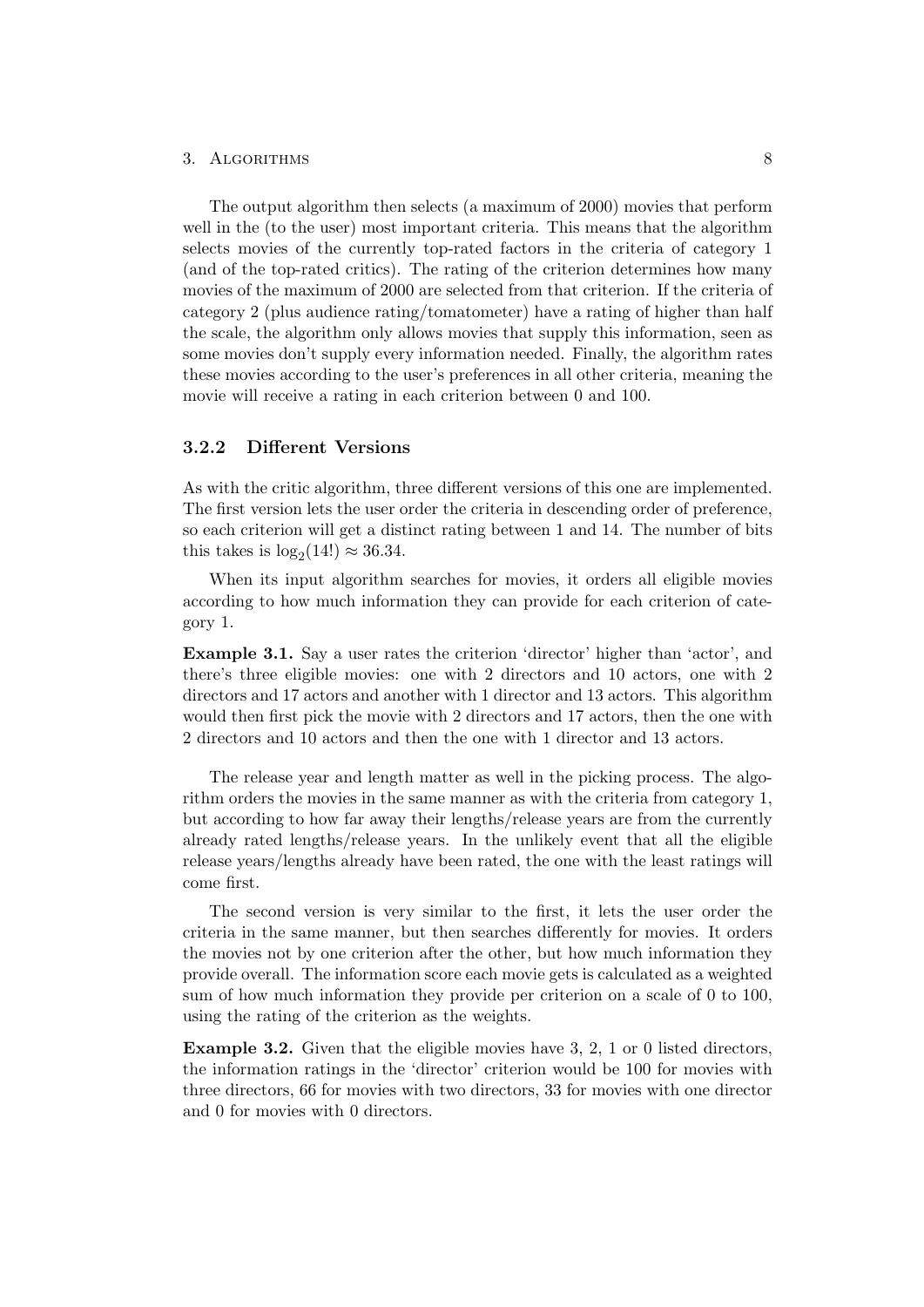#### 3. ALGORITHMS 9

For the information score of the release year and length, the currently furthest (or least rated) are determined and dubbed 'best year/length'. If no years/lengths have been rated yet, the best year is determined at random. The eligible movies are then rated according to how far their release year/length is from the best year/length, as is shown in Equation [3.3.](#page-13-1) In comparison to the other criteria, the year/length uses the distance squared. The closest eligible year will get a score of 100, the furthest eligible one a score of 0.

<span id="page-13-1"></span>
$$
YR = 100 - 100 \cdot \frac{(RY - BY)^2 - SCY}{SFY - SCY}
$$
(3.3)  
\n
$$
SCY = (CY - BY)^2
$$
  
\n
$$
SFY = (FY - BY)^2
$$
  
\n
$$
YR
$$
 Year's rating  
\n
$$
RY
$$
 Release year of the currently rated movie  
\n
$$
BY
$$
 Best year  
\n
$$
SCY/SFY
$$
 The score of the closest/furthest year  
\n
$$
CY/FY
$$
 Closest/Furthest eligible year

The third version uses the same mechanism to find movies as the second, but it doesn't make the user order the criteria at the beginning. Instead, they have to rate each independently on a scale of 0 to 3 or 4 (further explanation of the rating scale can be found in chapter [4\)](#page-16-0). In this version, it is possible to entirely exclude criteria from the algorithm by rating them 0. The number of bits this query takes is  $14 \cdot \log_2(\text{rating scale}) \approx 22.18$  or 28.

All three versions narrow the selection of movies further down by excluding the currently most rated genre/director/writer/actor/production company in order to give others a chance to get rated.

#### <span id="page-13-0"></span>3.2.3 Rateable Criteria

Since certain criteria heavily depend on the user's taste, the input algorithm needs to find that information. Whenever the user rates a movie, each of the movie's factors from category 1 and 2 get rated as well. The algorithm stores an average rating for every genre, director, etc.; and as with the critics, a weight and the number of ratings is stored alongside the rating. Again, a weighting limit is used when calculating the factor's weight to prevent often-rated factors from gaining the upper hand.

The rating that the output algorithm calculates in these criteria is the average rating of all the factors, for example the average rating of all the participating actors. The weight of this rating is the average of  $\sqrt{\min (\# \text{ of ratings, weighting limit})}$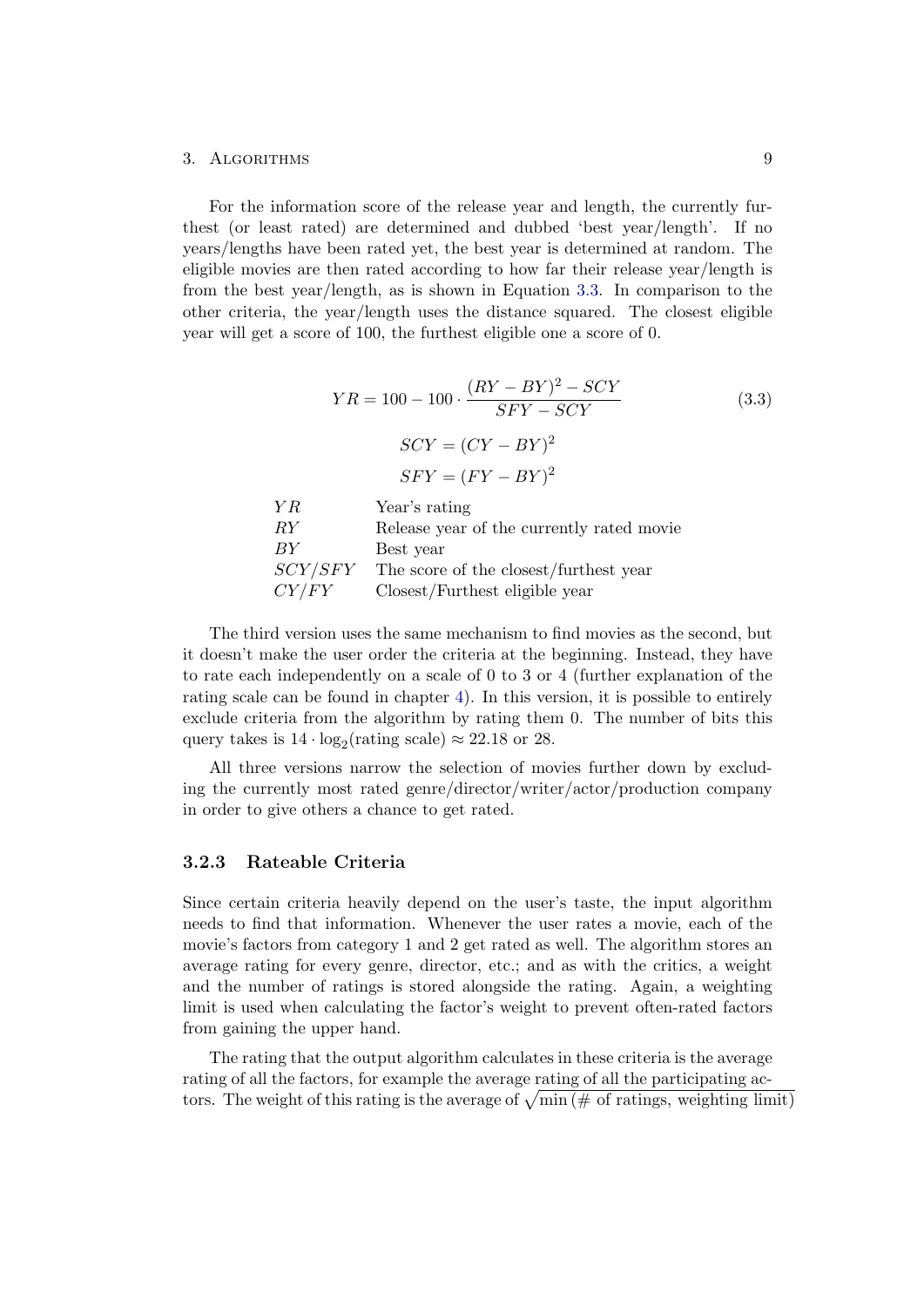of all the actors. If one of the factors has not been rated yet, it will not influence the rating, but lower the weight. If the length or the release year of the movie has not been rated yet, a rating/weight gets calculated for the missing year/length using linear interpolation.

#### <span id="page-14-0"></span>3.2.4 Keywords in Critic Reviews

The criteria in category 3 (apart from audience rating and critic tomato) are determined from the critic reviews. Each review has been checked for a set of keywords, a list of which can be found in appendix [A.](#page-34-0) The handling of these criteria will be explained by the example of the criterion 'story'.

If a review contains a keyword from 'story' and the review is positive (critic tomato=1), the review is marked as  $+1$  for the criterion 'story'. If the review is on the other hand negative (critic tomato=0), it is marked as -1 for 'story'. However, people don't always agree on what makes a good story. Therefore, the critics get rated on their abilities to rate movies. For each movie the critic has rated like the user (only regarding whether the rating is positive or negative), the critic will get  $+1$  point, otherwise  $-1$ .

The rating and weight for the keyword criteria are explained in Equations [3.4](#page-14-1) and [3.5.](#page-14-2) If a critic has no rating, his number of points is set to one, because it is assumed that all the critics are capable of expressing their opinion of a movie to some degree. Critics with a positive number of points get more influence over the rating, while critics with negative points get a lower influence than non-rated critics. And the more critics have a positive numbers of points, the higher the total weight of the rating goes.

<span id="page-14-1"></span>
$$
CR = \begin{cases} \frac{\sum_{i} KR_{i} \cdot \sqrt{\min{(CP_{i}+1, WL)}}}{\sum_{i} \sqrt{\min{(CP_{i}+1, WL)}}}, & \text{if } CP_{i} \ge 0. \\ \frac{\sum_{i} KR_{i} \cdot \sqrt{|1/CP_{i}|}}{\sum_{i} \sqrt{|1/CP_{i}|}}, & \text{otherwise} \end{cases}
$$
(3.4)

<span id="page-14-2"></span>
$$
CW = \begin{cases} \frac{\sum_{i} \sqrt{\min{(CP_i + 1, WL)}}}{\frac{n}{n}}, & \text{if } CP_i \ge 0. \\ \frac{\sum_{i} \sqrt{|1/CP_i|}}{n}, & \text{otherwise} \end{cases}
$$
(3.5)

- CR Criterion's rating
- CW Weight of the rating
- $KR$  Keyword rating from critic i (either 0 if negative, or 100 if positive)
- $CP$  Critic i's number of points
- $WL$  Weighting limit
- $n$  Total number of reviews that contained a keyword from that criterion

Another idea to determine whether a keyword is used in a positive or negative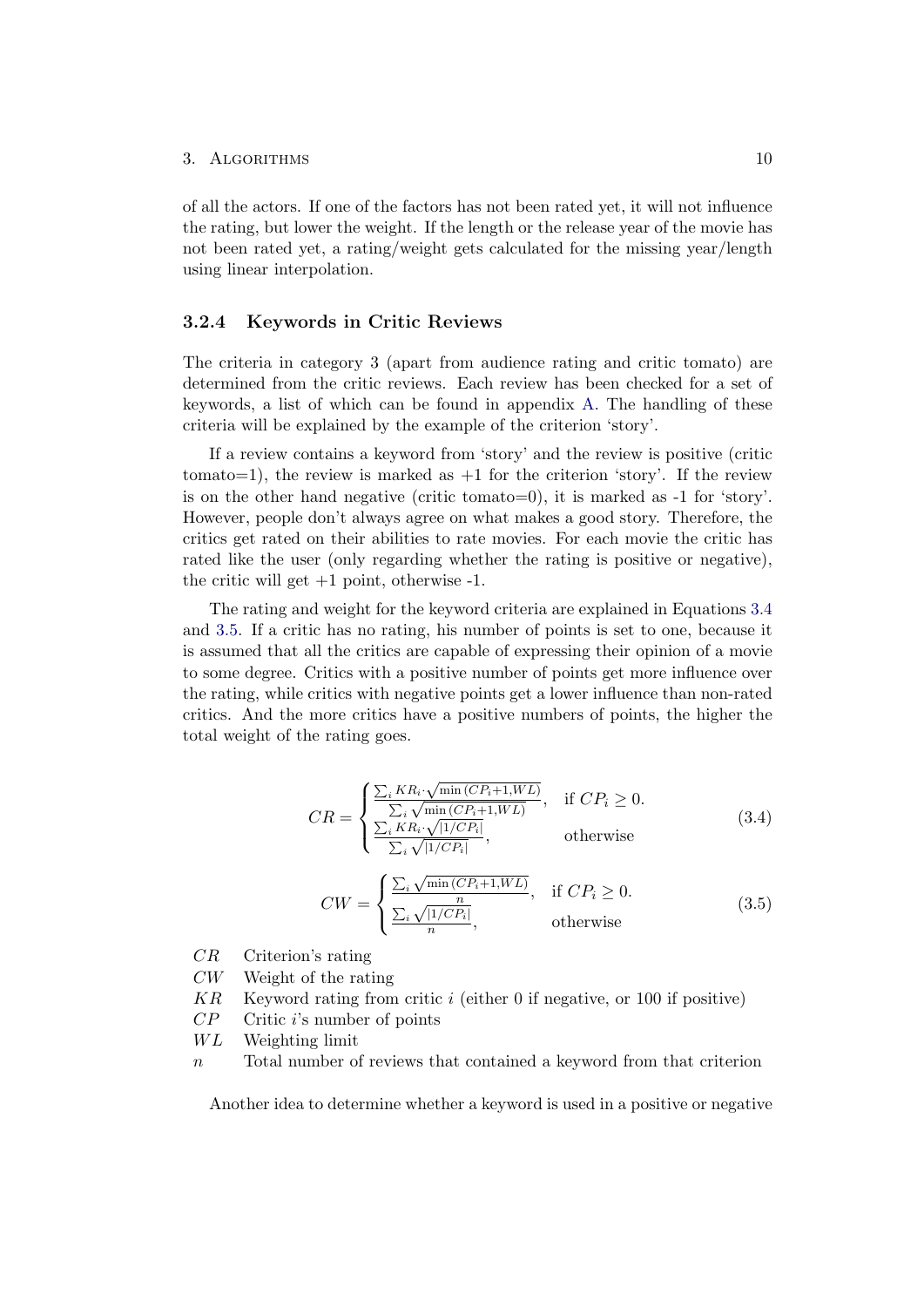#### 3. ALGORITHMS 11

way is to search for secondary keywords describing the primary keywords from appendix [A.](#page-34-0) However, many ratings use rather positive terms like 'good' to express a negative attitude towards the criterion. A few examples that were found when searching for 'good story':

- "[...]but what Spottiswoode and company do to that good story is unforgivable."
- "[...]takes a perfectly good story and kills it."
- "[...]is a good story gone mediocre."

Only depending on the critic tomato is unfortunately not perfect either, for instance if a critic praises the soundtrack but finds fault with the story and as a result has disliked the movie, both soundtrack and story will receive negative remarks. But most of the time, critics usually focus on either why they like the movie or why they dislike it, and as a result, correctly found ratings overshadow the incorrect ones.

#### <span id="page-15-0"></span>3.2.5 Final Rating

The final rating (and final weight) of the movie is a normalized weighted sum, using the calculated ratings of each criterion and the user's rating of the criteria as weights.

The nature of the algorithm usually does not allow for ratings to reach 100, since any missing information or any rating below 100 concerning any factor will result in a lowered final rating. Therefore, the algorithm takes its highest calculated rating as a norm and scales all the ratings to 100. An exception to this rule must be made if the algorithm is supposed to only rate one movie or a rating of 100 is not expected.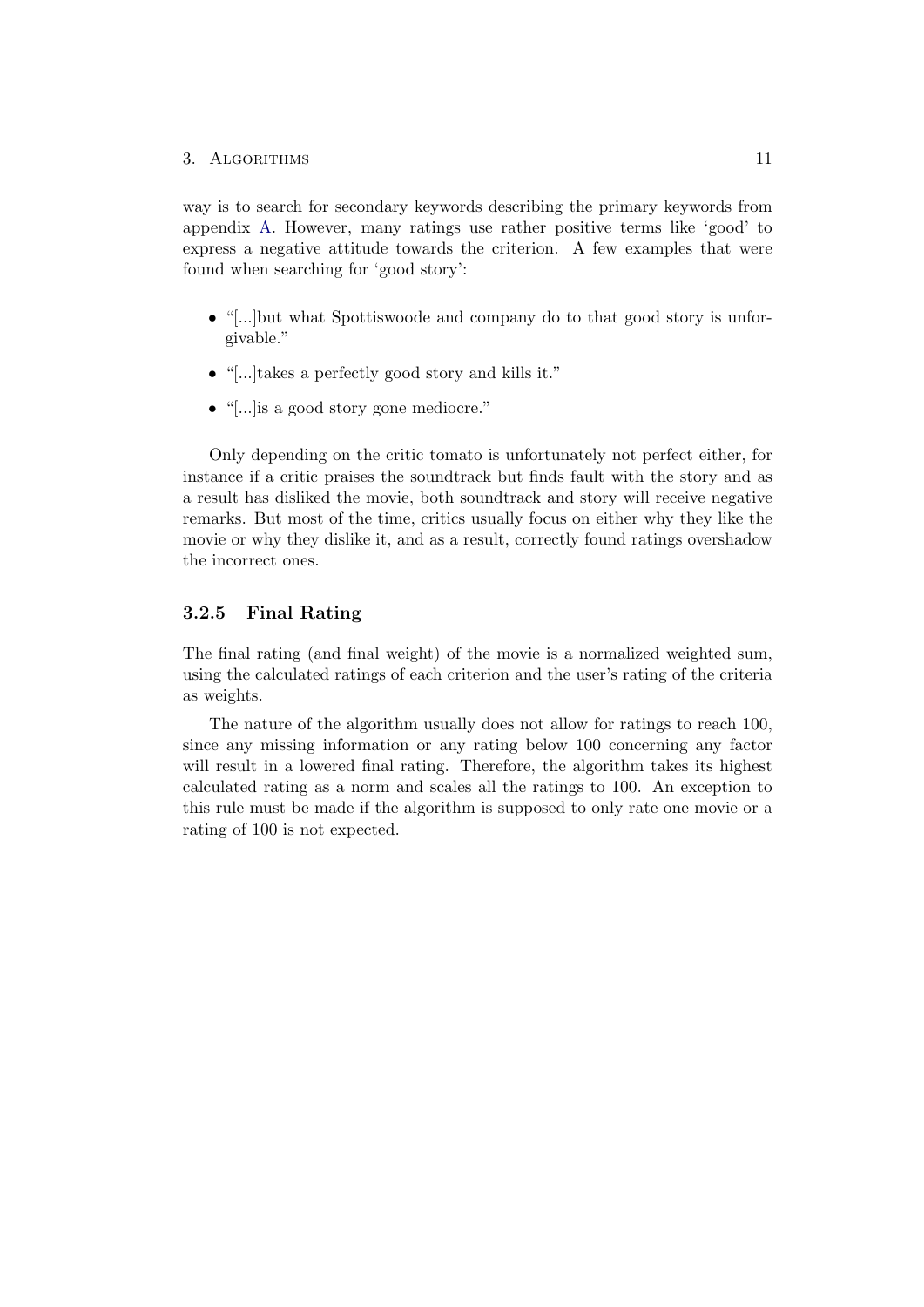### CHAPTER<sub>4</sub>

# <span id="page-16-0"></span>Testing the Algorithms

The algorithms depend on a universal rating scale on which the user needs to rate movies (and the criteria in the third version of the criterion algorithm). Rating scales of 0 to 3 and 0 to 4 are chosen for testing, to compare scales that allow for a neutral rating and scales that don't. On the scale of 0 to 3, the user has to decide whether he likes the movie or not, whereas on a scale of 0 to 4, he can just rate it as two out of four if he is indecisive.

In order to keep the number of test runs low, the rating scale is chosen randomly for each user to be either three or four at the beginning of the test.

### <span id="page-16-1"></span>4.1 Test Procedure

For each algorithm, arrays of parameter configurations are fed to the testing environment. For each configuration, the input algorithm first gets called with 50 bits of information to be gathered. Then, the output part recommends 10 movies that get rated by the user. The input algorithm gets called again, this time with 20 bits to make a total of 70 bits asked, and then the output recommends another ten movies.

After the first version has been called in its first parameter configuration, the next algorithm version takes its turn. The users are given a chance to finish the testing before the next parameter configurations get called. When each parameter configuration has been run (or the user has opted out), the test gets evaluated. Each output algorithm calculates a rating for all the movies that are rated by the user but have not been asked by its corresponding input algorithm.

For each of the tests (i.e. the recommendations after 50/70 bits and the calculated ratings for movies in other configurations, named 'other movies'), the following results get calculated/stored:

1. The average distance between the user's rating and the algorithm's prediction in this test, the variance of that distance and the number of predictions used to calculate this.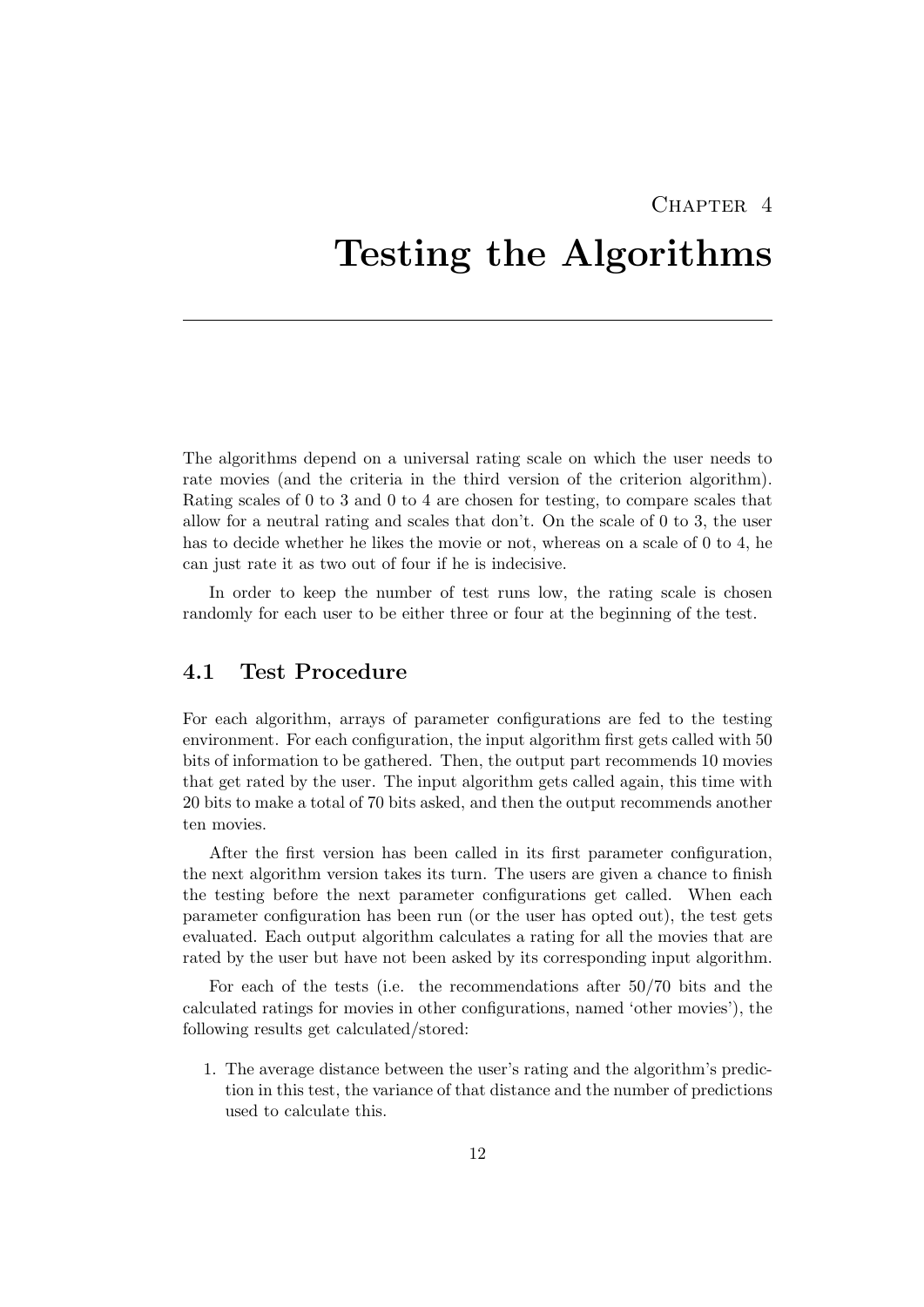- 4. TESTING THE ALGORITHMS 13
	- 2. The number of predictions that are closer/farther than the average distance, and the variance of only their distances.
	- 3. The average distance of only the movies the user has rated positively/negatively  $(2/3 \text{ or higher, } 2/4 \text{ or higher respectively } 1/3 \text{ or lower, } 1/4 \text{ or lower})$ , the variance of that distance and the number of movies that were rated positively/negatively.

At the very end, the testing environment also calculates these results for an algorithm that always predicts the same rating (for every rating out of the scale), for an algorithm that uses a random prediction between 0 and 100, and for algorithms that always use the audience rating respectively the tomatometer as a prediction.

### <span id="page-17-0"></span>4.2 User Interface

The user interface for the testing environment is composed of Java Swing[\[2\]](#page-33-1) elements. For the initial queries of the individual algorithms, screenshots can be found in appendix [C.](#page-36-0) A screenshot of the interface to rate movies can be found in Figure [4.1.](#page-17-1) It is separated into three parts:



<span id="page-17-1"></span>Figure 4.1: User interface when rating movies.

The instruction panel (red/top), which is also used to display error information, when the user clicks on the submit button without having selected a rating for example.

The information/input panel (green/middle), which displays a loading message when no movie can be rated at the moment. Alternatively, if an algorithm has selected a movie that has already been rated by the user, the algorithm displays how many already rated movies have been re-used so far.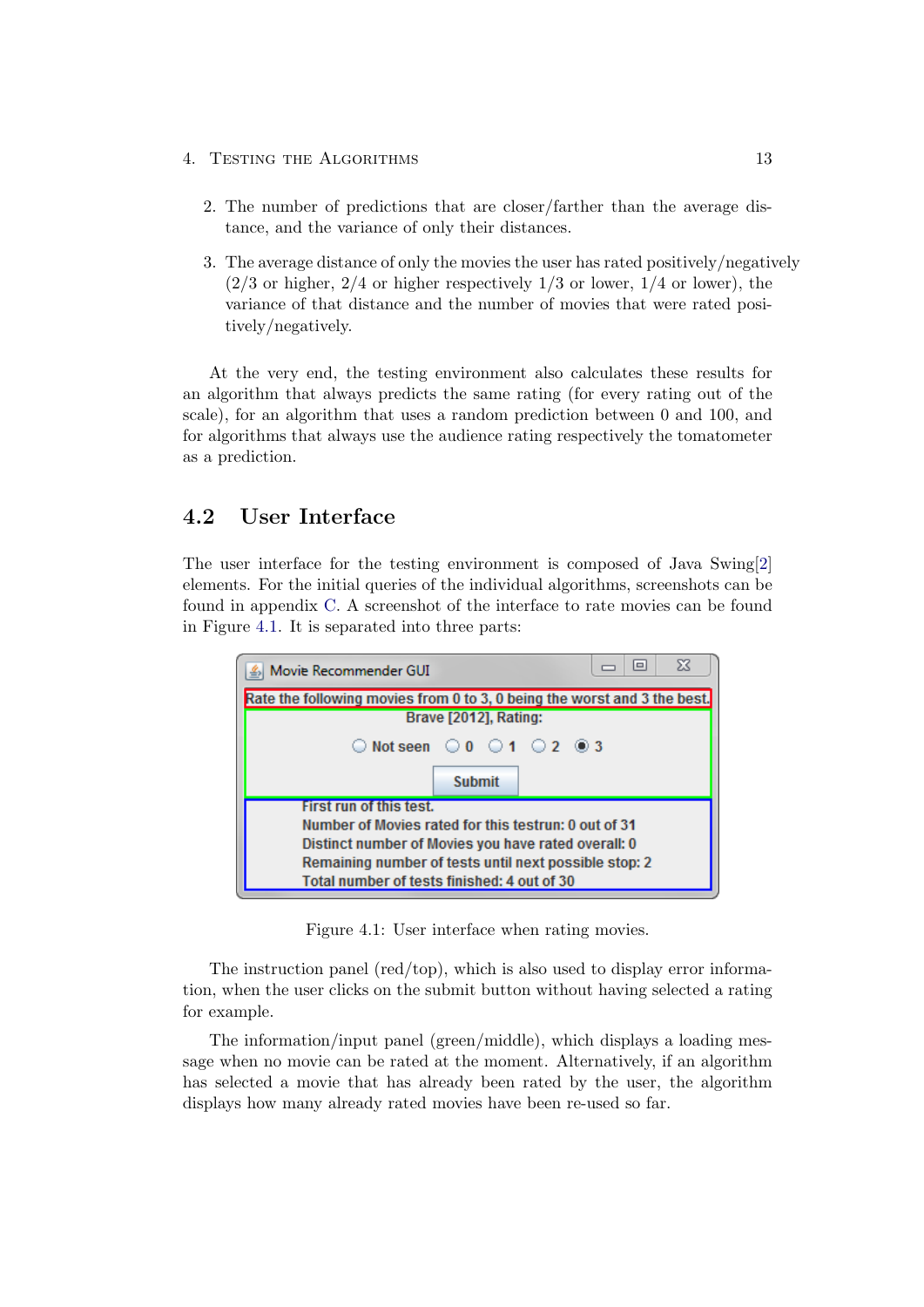#### 4. TESTING THE ALGORITHMS 14

The progress (blue/bottom) is shown during the entire movie rating phase of the test, and displays in detailed fashion how many movies are to be rated in the current test and how many tests are left.

### <span id="page-18-0"></span>4.3 Choice of Parameters

In order to keep the main test relatively short, preliminary tests have been evaluated to determine which parameters are suitable for testing.

#### <span id="page-18-1"></span>4.3.1 Critic Algorithm

There are four parameters that can be changed in the critic algorithm: The weighting limit, the number of critics, the distribution of the critics (stored as the percentage of the number of critics that have matching taste) and the influence of the critics with opposite taste on the final rating of a movie, named 'bad critic importance', abbreviated with 'BCI'. They have been chosen for all three versions of the algorithm as follows:

#### Weighting limit: 6

Regardless of how the other parameters are configured, the average distance has a local minimum at six in the preliminary test results.

#### Number of critics: 20, 30

Early tests show that low numbers of critics  $(< 10$ ) lead to very unsatisfying results (with average distances above 40 in 'other movies'). The results with 20 and 30 are both satisfying, but too close to each other to make a distinction which is better, therefore both are in the actual test.

#### Critic distribution: 0, 0.25, 0.5, 0.75

Interestingly, setting 100% of the number of critics to have matching tastes leads to consistently very bad results (average distances ranging from 40 to 60 in 'other movies'), which is why it is exempt from the main test. The results for the critic distribution set to 0.75 shows equally bad results, but has been kept because of rather good results in the recommendations after 50/70 bit inputs. All combinations of number of critics and critic distribution are tested except  $20/0.5$  and  $30/0.25$ .

#### Bad critic importance: 60 (50, 70)

As with the weighting limit, the average distance has a local minimum when set to 60, meaning 60% of the final rating of a movie comes from the critics with opposite taste (if any of them have rated the movie). Since the bad critic importance only influences the output, the tests with  $BCI = 50\%$  or  $BCI = 70\%$  make use of the same input algorithm that used  $BCI = 60\%$ and are evaluated for 70 bits and 'other movies'.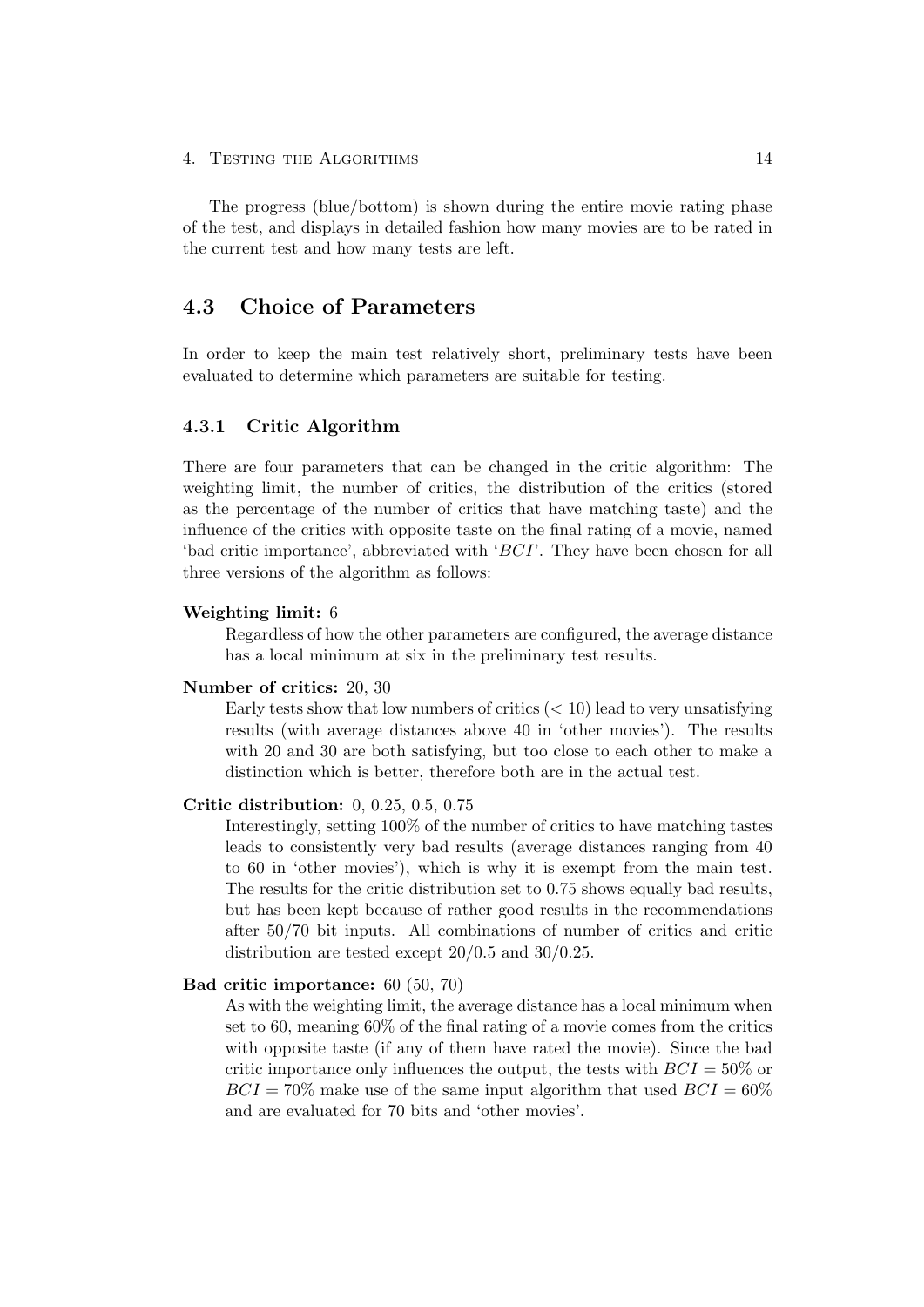#### <span id="page-19-0"></span>4.3.2 Criterion Algorithm

The only parameter that can be changed when it comes to the criterion algorithm is the weighting limit. Very early tests show that weighting limits around 10 yield bad results when recommending movies, so only weighting limits below 10 were tested. The results of these tests can be found in Figure [4.2.](#page-19-1)



<span id="page-19-1"></span>Figure 4.2: Evaluation of 'Other movies' for the criterion algorithm

From the tested weighting limits, the ones chosen for the main test (in the order they're being tested) are:

Version 1: 5, 4, 6, 1 Version 2: 4, 3, 5, 1 Version 3: 5, 4, 6, 1

The first choices for each version are the ones with the best results, followed by their two neighbours. Weighting limit 1 has been added because the results for recommendations after 50/70 bits are impressively close to the user's rating.

The curve of version 3 is a bit misleading, since not all participants of the preliminary test have tested weighting limits 1 through 3, and the results of these participants were generally worse for version 3 than those of the participants that did test weighting limits 1 through 3.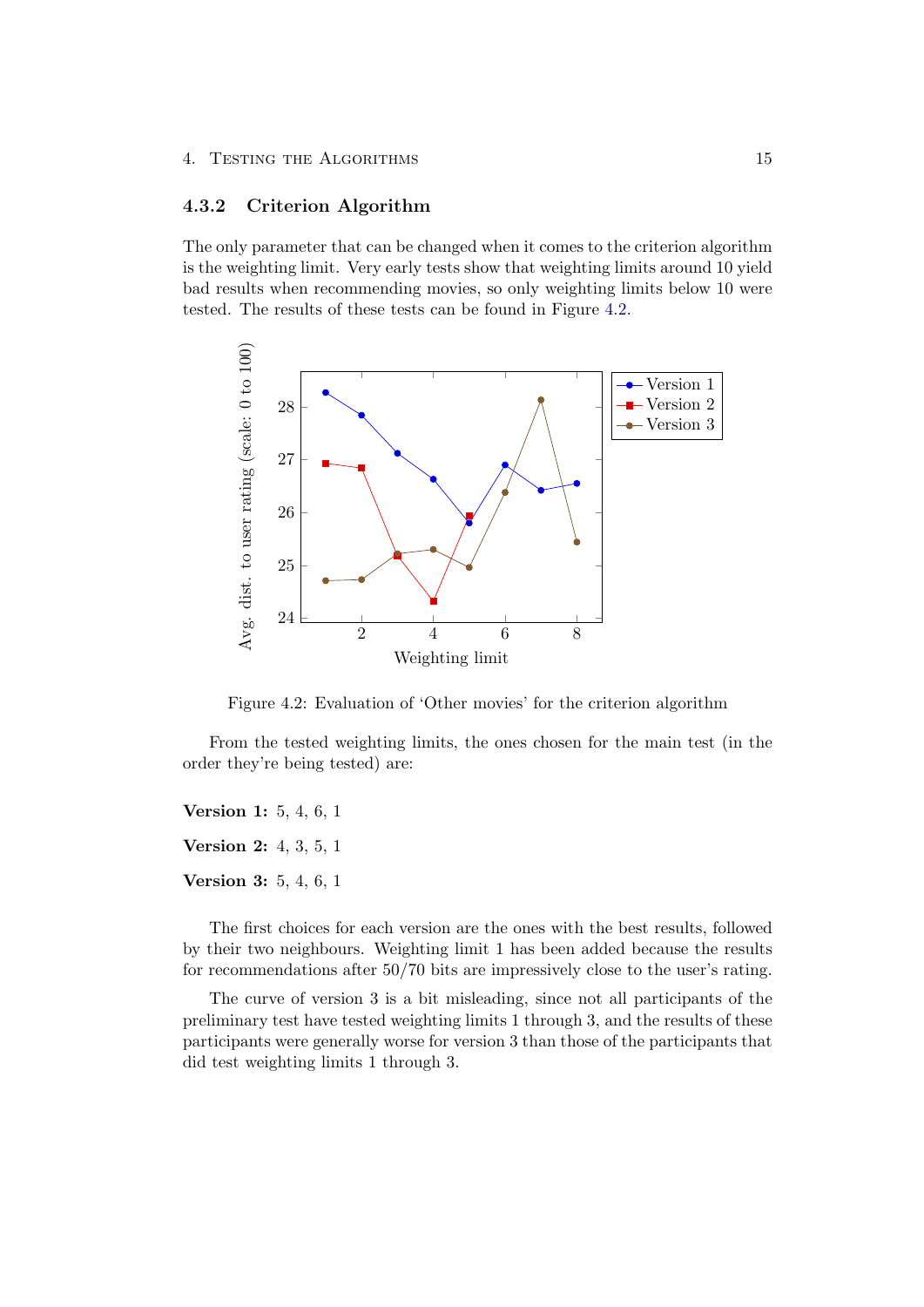### CHAPTER<sub>5</sub>

# <span id="page-20-0"></span>Results and Evaluation

A total of 11 people have run the test, 6 of which have done the whole test, 5 of which have done the first set of parameters to be tested.

Each version's results are first presented and evaluated on their own, then against the other versions of the same algorithm. At the end, the two algorithms as a whole are compared to one another.

Since the algorithms only recommend 10 movies, of which the users might not know all, the average of all the users' results of the same testrun is normed to the number of ratings. For example, if A knew 4 of the recommendations and B 7, A's results account for  $\frac{4}{11}$  of the final average distance of the testrun and B's results  $\frac{7}{11}$ .

### <span id="page-20-1"></span>5.1 Criterion Algorithm

The movies the criterion algorithm recommends are usually the same going from 50 to 70 bits, which makes it ideal to check if its ratings are improving with more information.

#### <span id="page-20-2"></span>5.1.1 Criterion Algorithm Version 1

The results for the recommendations after 50/70 bits and for 'other movies' are plotted in Figure [5.1.](#page-21-1)

For rating scale 3, the plots for 50/70 bits show how the algorithm improves the recommendations upon being fed more information. For rating scale 4, however, the exact opposite is the case, the algorithm's recommendations are worse with 70 bits of information.

A closer look at the data reveals that with rating scale 3, the users usually knew less of the movies that are recommended after 70 bits than after 50 bits. For rating scale 4, the users knew overall more of the recommendations with 70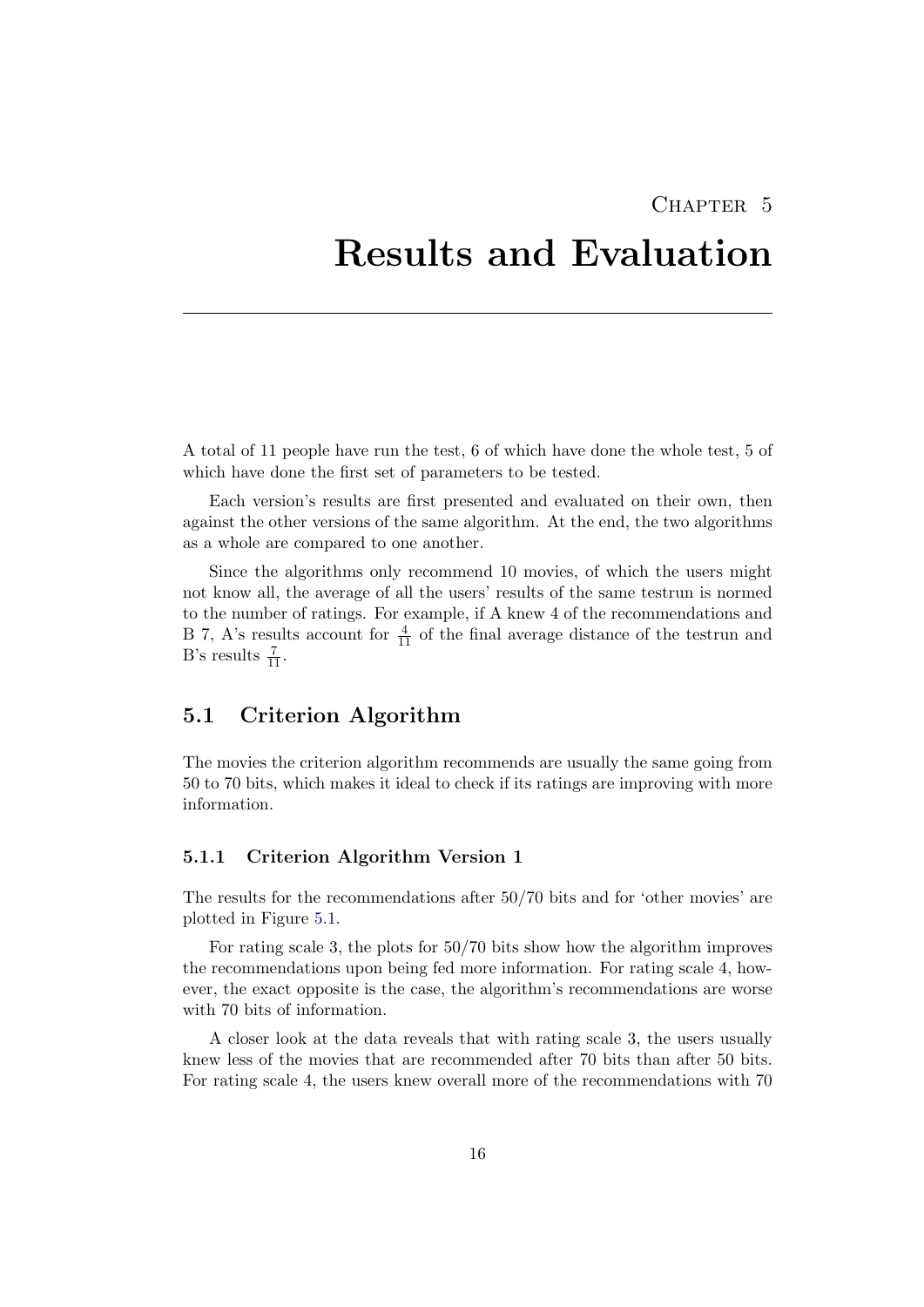

<span id="page-21-1"></span>Figure 5.1: Results of criterion algorithm version 1. RS: Rating scale.

bits than with 50 bits. With more movies known, the probability is higher that one of the ratings might be off.

The recommendations with weighting limit 1 deliver the best results in comparison to other weighting limits, but the predictions for 'other movies' are all about on the same level. Overall, rating scale 4 appears to do better than rating scale 3.

'Other movies' seems to correlate with the 50/70 bits curves, aside from weighting limit 1. This is especially showing for rating scale 4. For rating scale 3, the recommendations after 70 bits show a little anomaly compared to the other curves.

In comparison to the preliminary test results, weighting limit 1 has prevailed as being the best choice for recommendations, whereas weighting limit 5 now doesn't exclusively deliver the best results for 'other movies'. This is probably explained by there being more participants who have done the test for weighting limit 5 (which is the first parameter to be tested) than for the others. It is difficult to determine a trend for the results, though.

#### <span id="page-21-0"></span>5.1.2 Criterion Algorithm Version 2

The second version is tested for different parameters than the other because of the preliminary tests. Its results are displayed in Figure [5.2.](#page-22-0)

When comparing 50 to 70 bit, the results are more intertwined for rating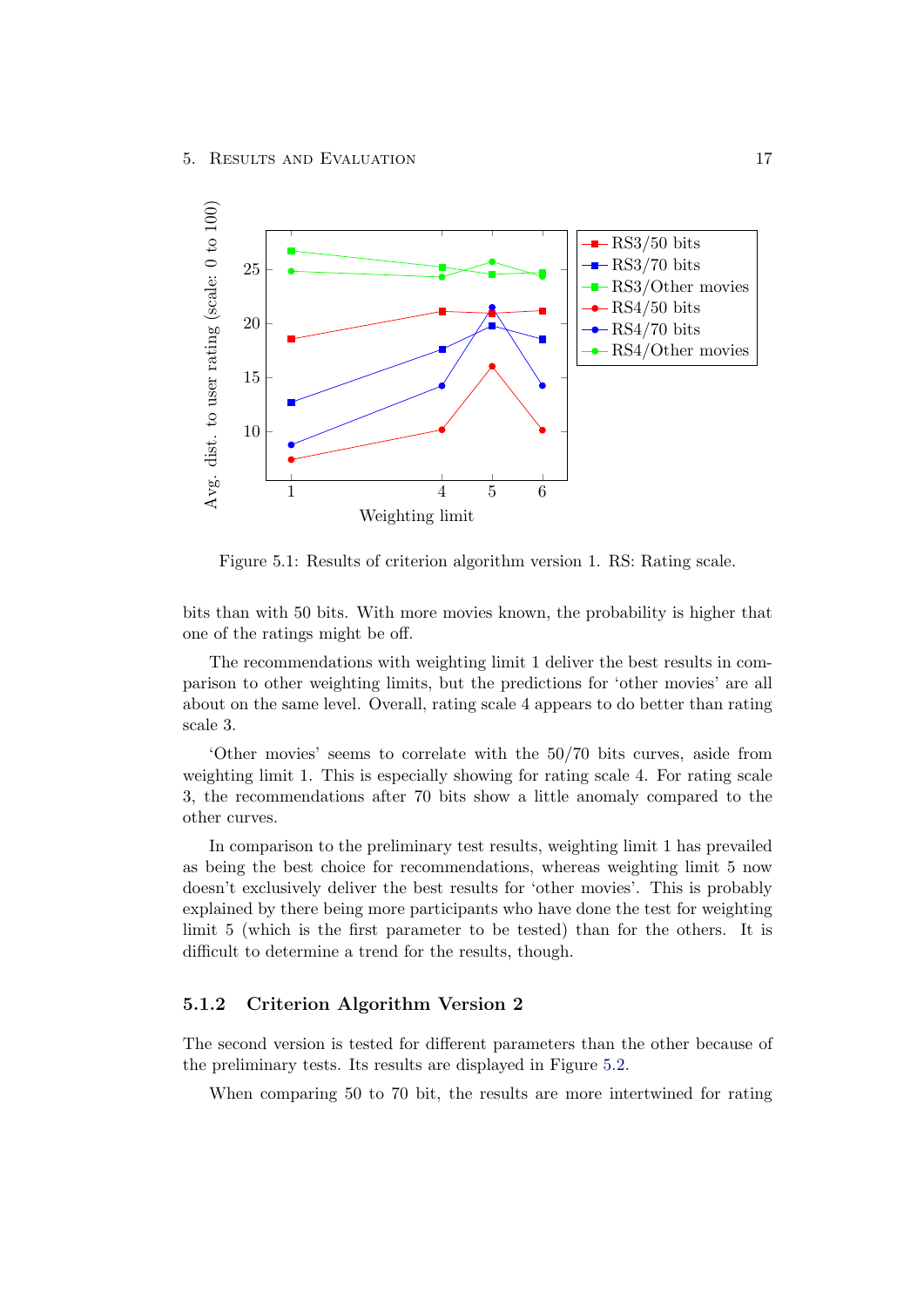

<span id="page-22-0"></span>Figure 5.2: Results of criterion algorithm version 2. RS: Rating scale.

scale 3 this time, but with the other scale, the recommendations after 70 bit are generally worse again than after 50 bit.

Again, the users knew more of the movies that are recommended after 70 bits than after 50, which would explain this behavior. It was the same for rating scale 3 this time, however, which would explain why it didn't improve itself this time.

'Other movies' is more or less on the same level again for all parameters. Weighting limit 1 does still deliver good results, but rating scale 3 shows that weighting limit 1 isn't alone in being the best option. This time, it is less clear if rating scale 3 or 4 is to be favored: The best recommendations did come with rating scale 4 (and weighting limit 1), but rating scale 3 beats it on the other weighting limits.

The forms of the curves have less in common with one another this time, with RS3/50 bits, RS4/50 bits and RS3/other movies taking after one another, and the same for the other three (ignoring weighting limit 1).

Again, while weighting limit 4 delivers the best result for 'other movies' in the preliminary tests, it is not the case here; but again, there are more test results for weighting limit 4. Weighting limit 1 still proves to be a good choice, as it does in the preliminary tests.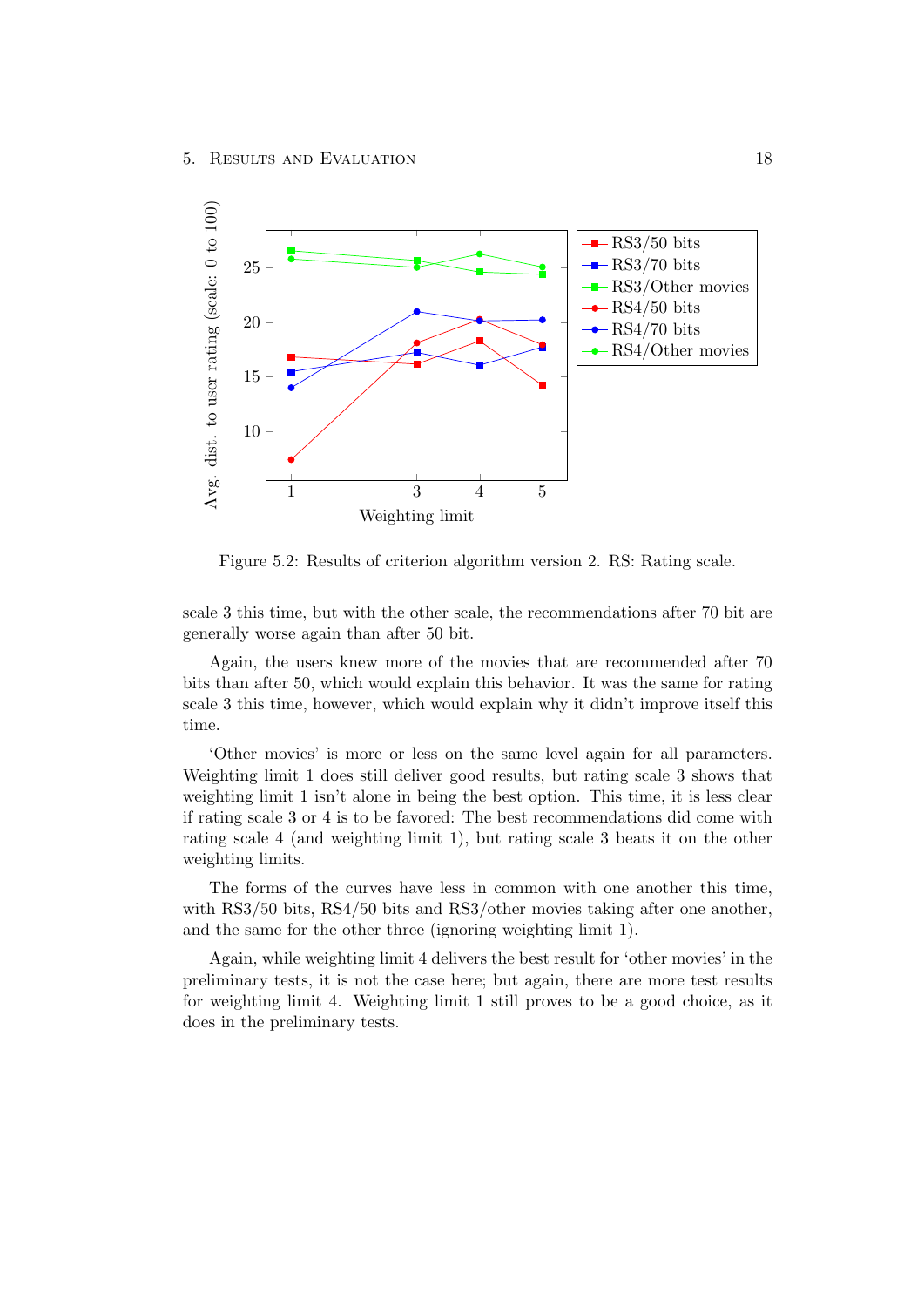#### <span id="page-23-0"></span>5.1.3 Criterion Algorithm Version 3

The results for Criterion Algorithm 3 are shown in Figure [5.3.](#page-23-2)



<span id="page-23-2"></span>Figure 5.3: Results of criterion algorithm version 3. RS: Rating scale.

As with the first algorithm, using rating scale 3 shows improvement when going from 50 to 70 bits, whereas rating scale 4 does the opposite again, both with one exception. Again, the number of ratings is higher after 70 bits than after 50 bits.

Weighting limit 1 clearly takes the lead again for the recommendations, while for 'other movies', the result for rating scale 4/weighting limit 1 is a bit higher than the others. Rating scale 4 has 3 beat when it comes to recommendations, but the opposite is the case for 'other movies'. When taking into account that the criteria get rated on the same rating scale for this version, rating the criteria on a higher scale seems to do better.

The curves are again not very similar to one another, but weighting limit 1 still performs like it does in the preliminary tests.

#### <span id="page-23-1"></span>5.1.4 Criterion Algorithm overall

The results show that the average distances fluctuate heavily for the recommendations, while with 'other movies', the averages are more stable, all of them being around 25. This is probably due not being a lot of data available in the recommendations. For all recommendations, there are however at least 7 ratings each calculated average.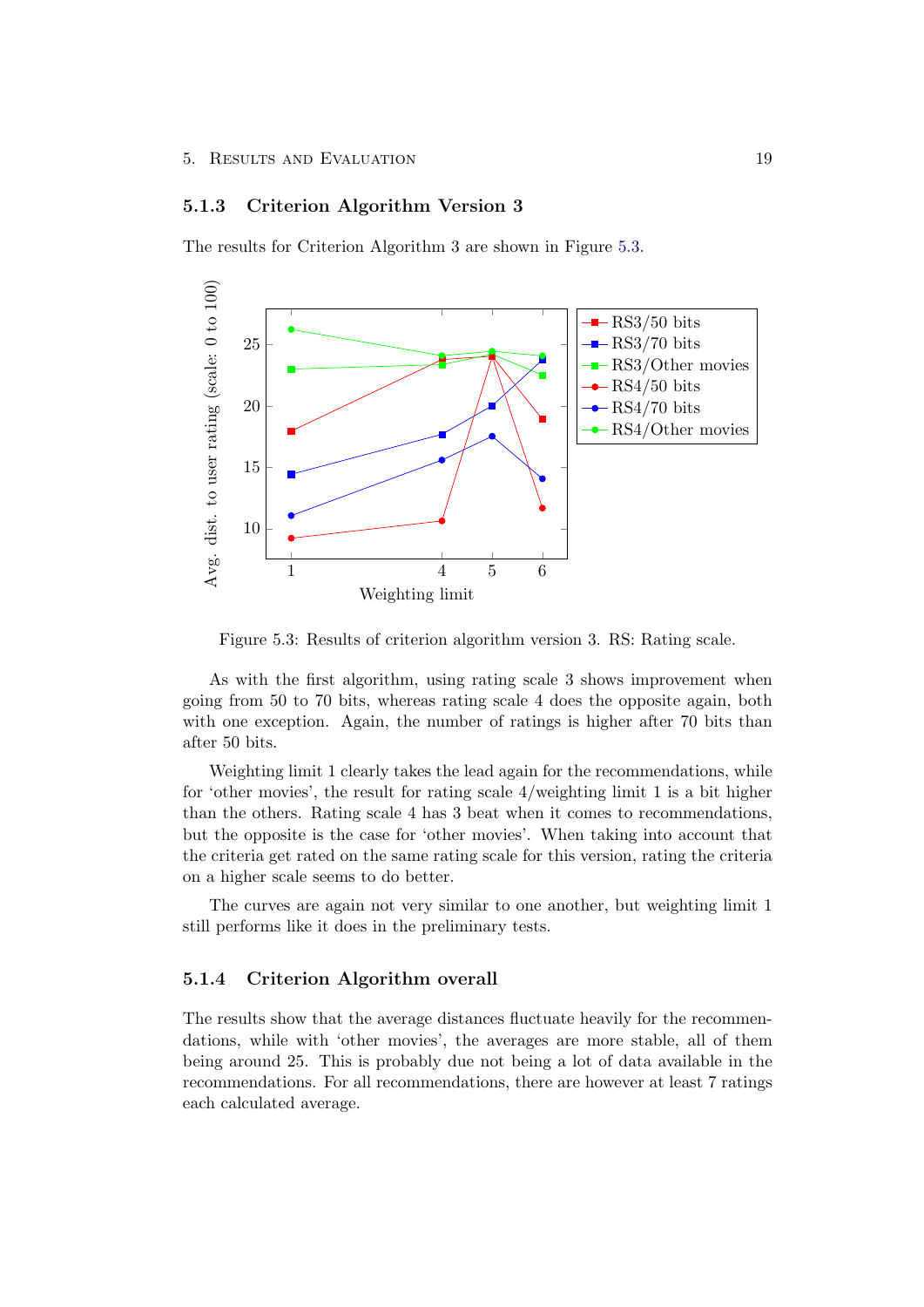#### 5. Results and Evaluation 20

It would be very interesting to see how the algorithms evolve with an additional testrun, say with 90 bits of information; or having more recommendations after one testrun, since they don't seem to reach a saturation level.

Overall, the best results for recommendations are achieved with weighting limit 1 and rating scale 4 for every version, both for 50 and 70 bits. Since they are all similarly good, it is a strong indication of these parameters being a good choice. Figure [5.4](#page-24-1) shows the results for the different versions plotted against each other.



<span id="page-24-1"></span>Figure 5.4: Results for rating scale 4 and weighting limit 1.

When it comes to recommendations, version 1 has the others beat, at least with the most favorable parameters. 'Other movies' is about on the same level for all the versions/parameters, which makes it difficult to draw conclusions from there.

Looking at the recommendations including the other parameters shows that for rating scale 4, version 1 beats the others overall, but for rating scale 3, version 2 performs better than the others. Considering that rating scale 4 performs better than 3 in version 3 of the algorithm, it seems safe to say that rating the criteria on a higher scale is better than a lower one.

### <span id="page-24-0"></span>5.2 Critic Algorithm

From the critic algorithm's recommendations, the users generally know less of the movies than from the criterion algorithm's recommendations. Since some of the averages can be very misleading when they don't have a lot of results, any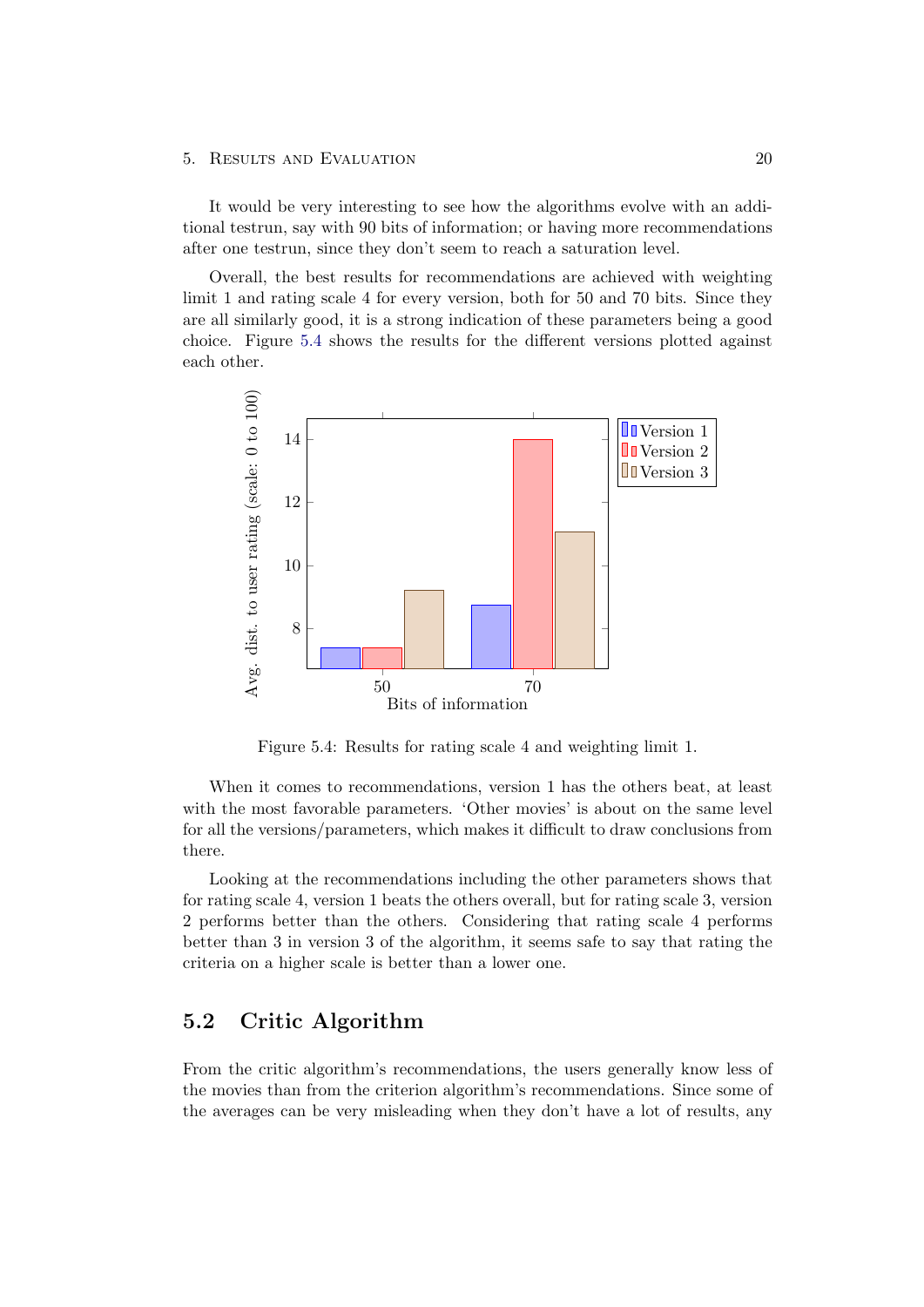#### 5. RESULTS AND EVALUATION 21

calculated average distances with 2 or less average ratings or less than 5 total ratings are not shown in the following results.

#### <span id="page-25-0"></span>5.2.1 Critic Algorithm Version 1

The results show that the number of critics that are used doesn't influence the rating much. The averages overall don't change a lot with the number of critics, not even when examining a single user's results. It is therefore advisable to use 20 over 30 critics, since this speeds up the algorithm (if only slightly).

Analyzing different critic distributions leads to more distinctive results. Figure [5.5](#page-25-1) shows the average values for different parameter configurations and rating scales that share the same critic distribution parameter. The results all use a bad critic importance of 60%, since that is the BCI that is tested with. The recommendations shown are both after 50 bit and 70 bit.



<span id="page-25-1"></span>Figure 5.5: Average values of different parameter configurations, sorted by critic distribution.

Using a critic distribution of 0 leads to bad results in both recommendations and 'Other movies', contrary to the preliminary tests. A critic distribution of 0.25 shows spread results in the recommendations, whereas 0.5's results are closer together, on average, 0.5 beats 0.25. 0.75 has one rather bad run, but the others are pretty low, which shows in its average.

Figure [5.6](#page-26-0) shows the results displayed by their different bad critic importances. Not shown are the average values when the critic distribution is set to 0, because then the BCI does not matter.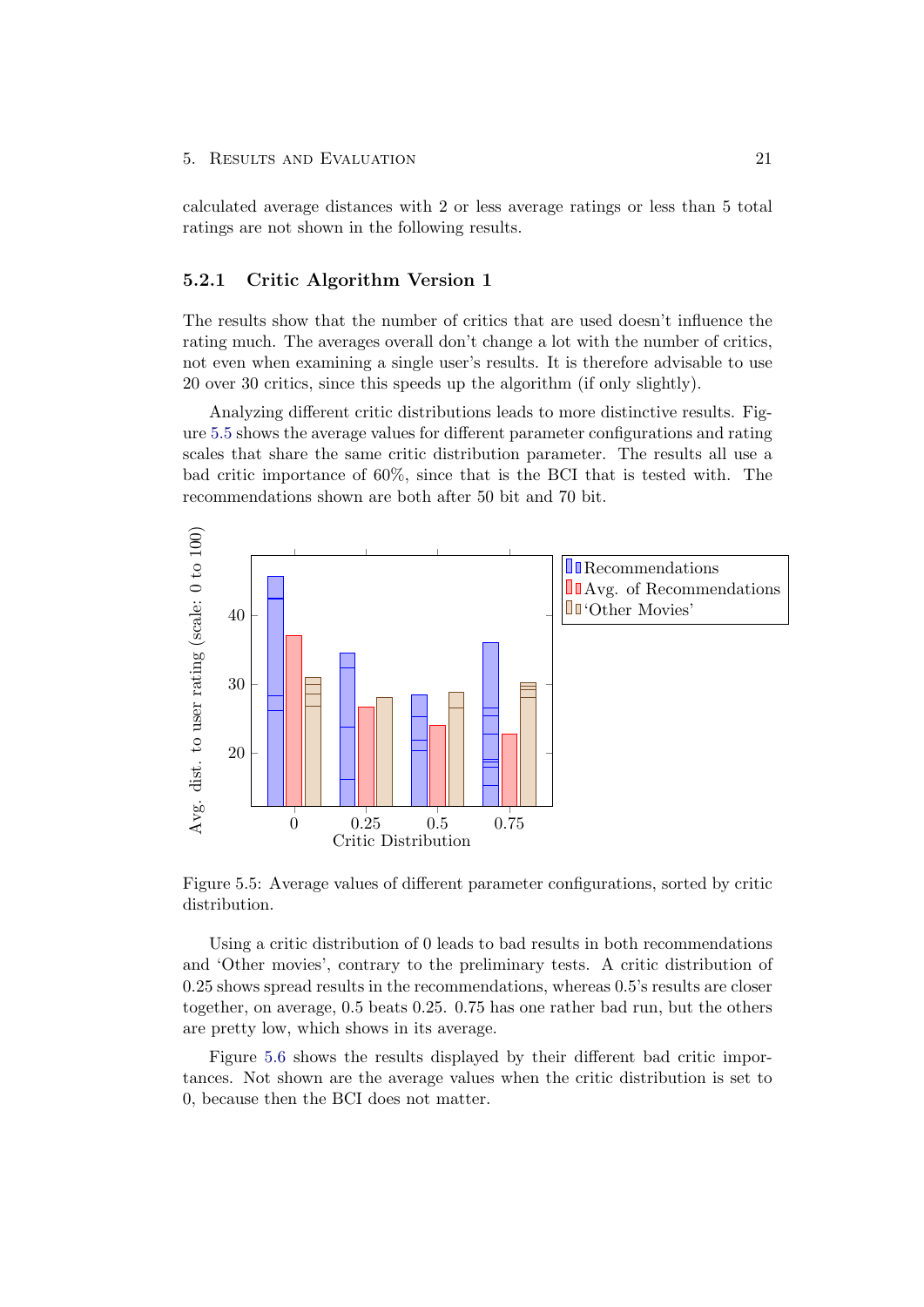

<span id="page-26-0"></span>Figure 5.6: Average values of different parameter configurations, sorted by BCI. Top: recommendations, bottom: 'other movies'

The results for 'other movies' all show the trend that the higher the bad critic importance is, the better the results are. This is not always true with the recommendations, however. Most of the recommendations with  $BCI = 50\%$  do have worse results than the others, but it can be said that a BCI between  $60\%$ and 70% probably yields the best results overall, not higher.

When it comes to ratingscale 3 vs 4, Figure [5.6](#page-26-0) shows that rating scale 4 achieved the best results when it comes to the recommendations, but seems to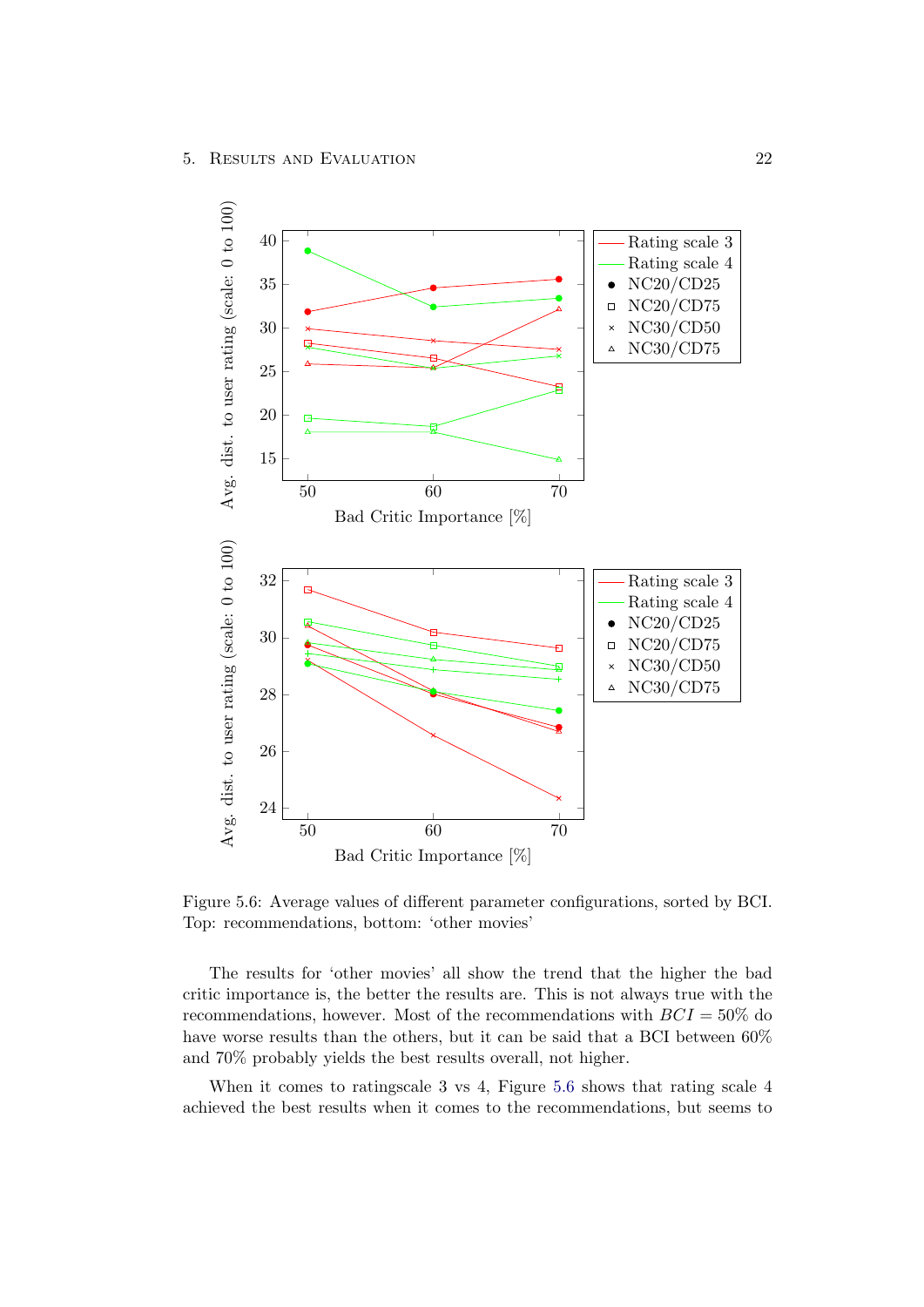#### 5. Results and Evaluation 23

do worse with 'other movies'.

Compared to the preliminary test results, the critic distribution takes a surprising turn: the best becomes the worst, and the worst is among the best. The number of critics' and the bad critic importance's results are confirmed though: it is unknown whether 20 or 30 critics is better, and the bad critic importance of 60 (or maybe a bit higher) leads to better results in the recommendations than other values.

#### <span id="page-27-0"></span>5.2.2 Critic Algorithm Version 2

Unfortunately, most of the testers did not know many recommendations of this algorithm, leading to many averages having less than 5 total ratings. The results for this test are therefore very inconclusive.

What can be said is that again, a critic distribution of 0 leads to very bad results, with average distances of 45 to 49. And the critic distribution of 0.5 seems to do better than the critic distribution of 0.25.

In 'other movies', the same results are shown for the bad critic importance as with version 1, the higher it is the better the rating. Most of the distances there are right under 30, with the exception of critic distribution 0.75. There, the distances are closer to 40 than 30.

#### <span id="page-27-1"></span>5.2.3 Critic Algorithm Version 3

The number of critics makes a little greater a difference than in version 1. With critic distribution set to 0, the results are better with 20 instead of 30 critics. On the other hand, they seem to be worse with 20 than 30 when the critic distribution is set to 0.75. The second is less sure because the results for the testrun with rating scale 3, 20 critics and critic distribution 0.75 have not enough ratings.

Figure [5.7](#page-28-0) shows the results for different critic distributions. As with the other versions, a critic distribution of 0 seems to produce the worst results, but not by as far. It is also more difficult to say whether 0.25, 0.5 or 0.75 brings the best results. 0.75 definitely has the worst result as far as 'other movies' is concerned, but it also makes for the single best prediction of all other parameters. 0.25 might be doing better because there are less results.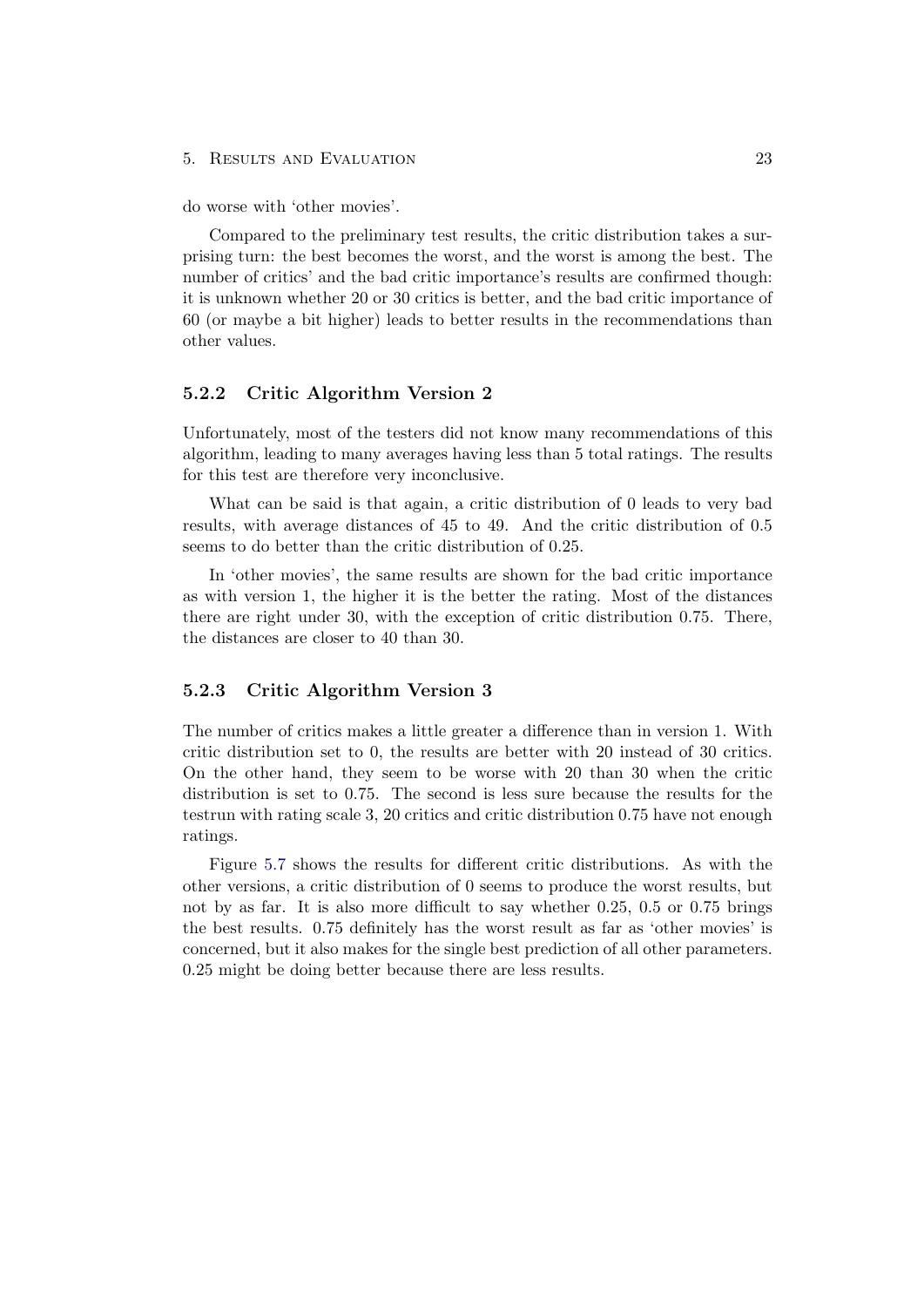

<span id="page-28-0"></span>Figure 5.7: Average values of different parameter configurations, sorted by critic distribution.

The results sorted by bad critic importance are shown in Figure [5.8.](#page-29-1) As with the other versions, the results for 'other movies' are better the higher the BCI is set. However, they are more mixed for the recommendations than in version 1. It does not seem as though the BCI depends on the algorithm, because the same two algorithms with different rating scales don't show a lot of resemblances in their curves.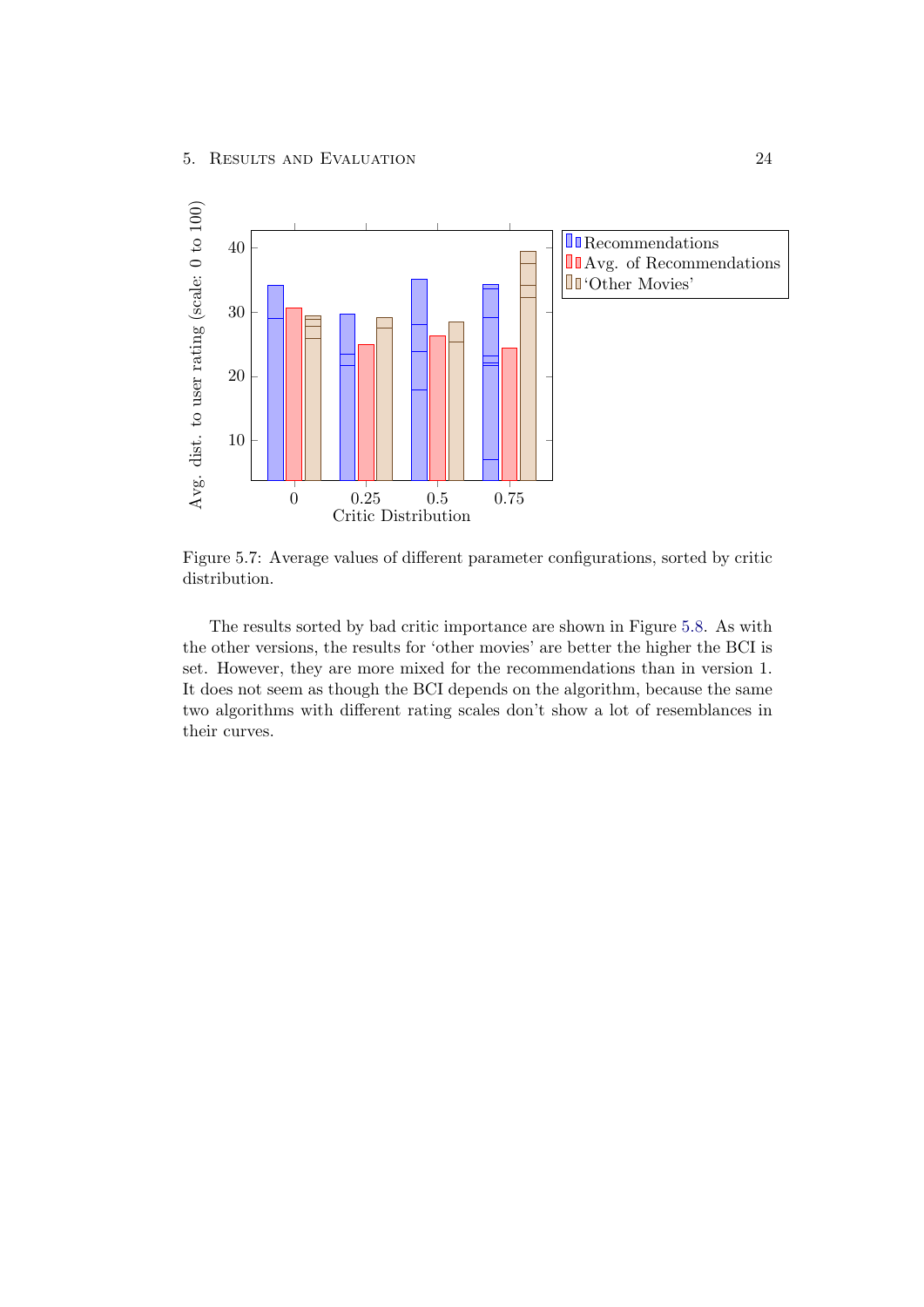

<span id="page-29-1"></span>Figure 5.8: Average values of different parameter configurations, sorted by BCI. Top: recommendations, bottom: 'other movies'

The rating scales seem to produce results equal to one another, although the results of rating scale 3 are wider spread.

### <span id="page-29-0"></span>5.2.4 Critic Algorithm overall

All three versions have more or less the same behavior when it comes to the number of critics and the bad critic importance.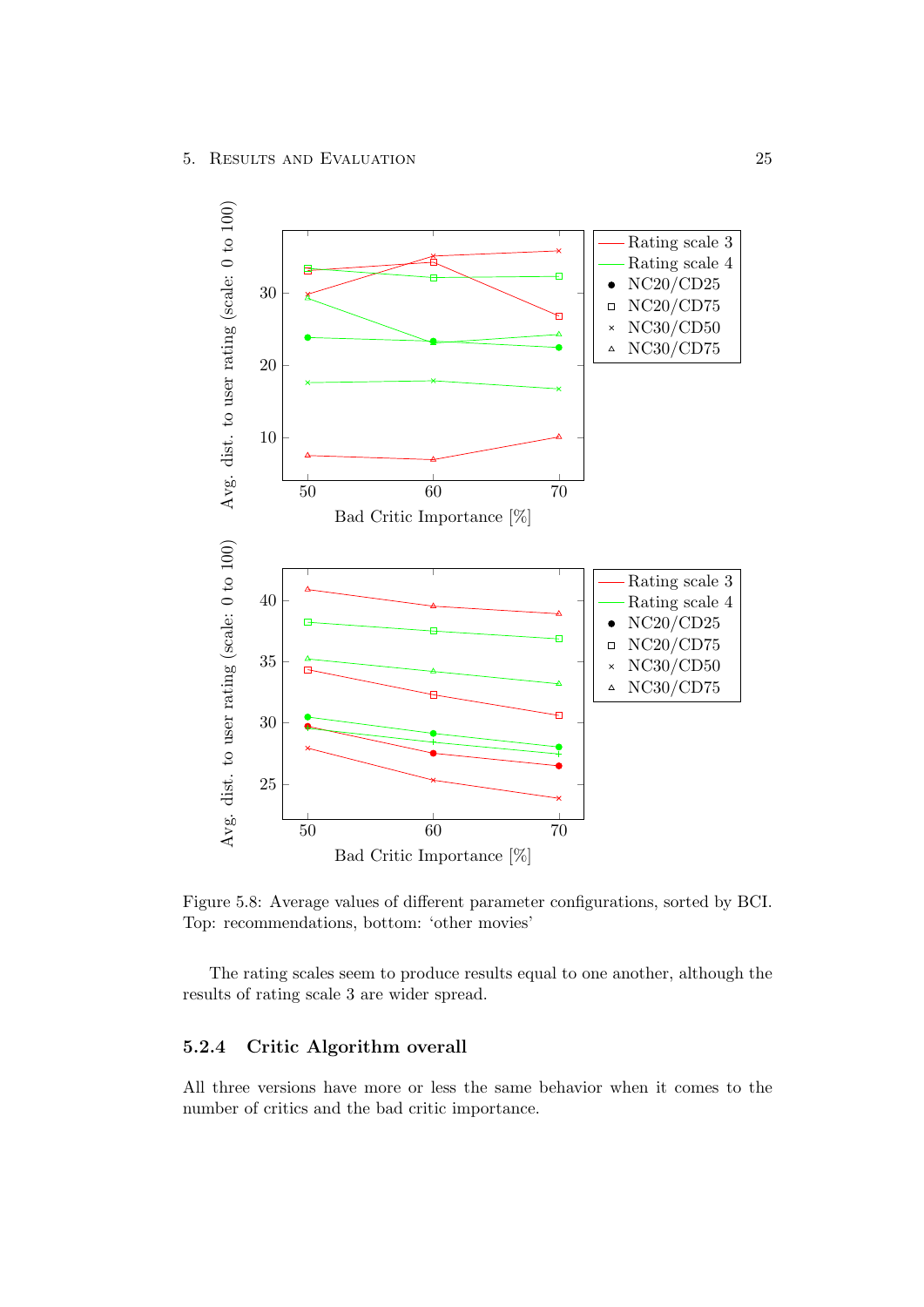#### 5. Results and Evaluation 26

The fact that the results are better with higher BCI-values in 'other movies' can be explained as follows: There can be a lack of information about certain movies that the algorithm has to predict a rating for (i.e. the critics that have rated the movie do not have a lot of ratings). A higher bad critic importance can therefore lead to lower-rated predictions, because the critics with matching taste have less part in the rating, and critics with opposite taste who have rated a movie positively will lower the prediction even further. This in turn leads to closer predictions because 'other movies' generally has more negative user ratings than the recommendations.

The results are unfortunately not as good as to be expected from the preliminary results, which indicates that the parameters may not have been chosen optimally.

The best overall performance seems to be achieved if you query the user's favorite genres first, which also yields the best prediction. The parameters of that prediction are 30 critics, 0.75 of which match the user's taste, and a bad critic importance of 60. An explanation for the third version's success is that the users are bound to like movies belonging to their favorite genres.

### <span id="page-30-0"></span>5.3 Comparison of the two Algorithms

When looking at the recommendations, the criterion algorithm's results are more satisfying and consistent than those of the critic algorithm. Its recommendations' results don't vary as much as of the critic algorithm. The critic algorithm might benefit from having less parameters to tweak, which allows for testing them more in depth. The number of critics for does not seem necessary to change, for one.

From the additionally tested generic algorithms (mentioned in section [4.1\)](#page-16-1), the best results are achieved by the algorithms 'Always guess 2/3 or 3/4'. This is due to a lot of users rating a lot of movies with  $2/3$  or  $3/4$ , respectively. However, it beats most results of the criterion- and critic algorithm for 'other movies', as shown in Table [5.1.](#page-31-0)

Then again, the algorithm's primary purpose is to recommend movies to the user, and if there's not enough information on some of the movies, the predictions are bound to become worse than those of the recommendations. It would be interesting to see if/how much the results of 'other movies' can be improved by defaulting to a generic algorithm if there is not enough information on a movie.

A closer look at individual user data shows that in most of the results, the average distance of only movies with negative user ratings (mentioned in section [4.1\)](#page-16-1) is worse than the average distance of movies with positive user ratings. This means that the algorithms generally rate the movies too high.

If this is the result of a lack of information, it can be fixed by defaulting to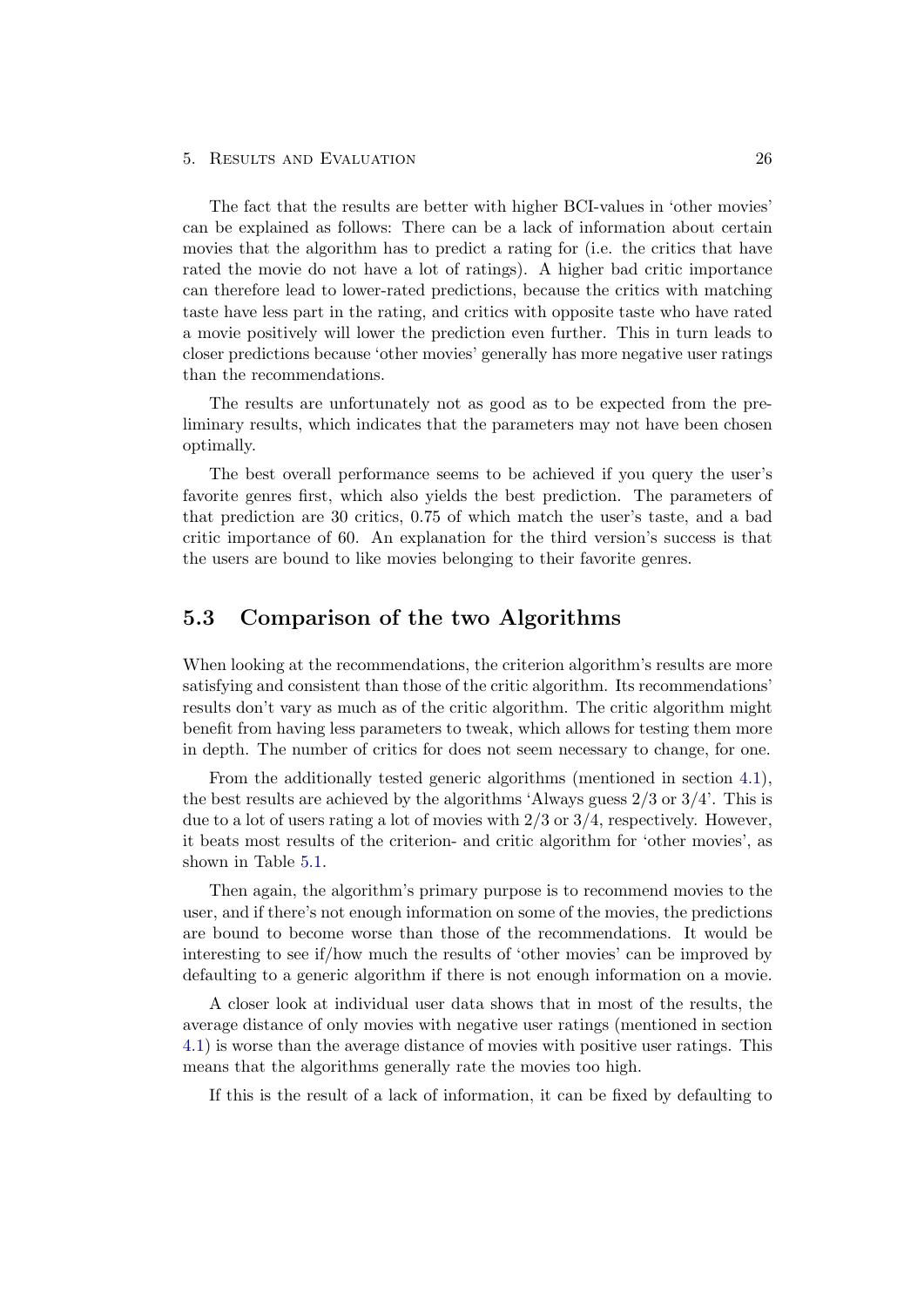5. Results and Evaluation 27

| Algorithms, rating scale 3   | Average distance to user rating |
|------------------------------|---------------------------------|
| Criterion V3, WL6            | 22.52                           |
| Always guess $2/3$           | 23.06                           |
| Always guess audience rating | 23.79                           |
| Critic V3, NC30/CD50/BCI70   | 23.83                           |
| Critic V1, NC30/CD50/BCI70   | 24.34                           |
| Criterion V2, WL5            | 24.38                           |
| Criterion V1, WL5            | 24.56                           |
| Always guess to matometer    | 25.19                           |
| Critic V2, NC20/CD25/BCI70   | 26.49                           |
| Always guess random          | 35.47                           |
|                              |                                 |
| Algorithms, rating scale 4   | Average distance to user rating |
| Always guess $3/4$           | 21.17                           |
| Always guess audience rating | 22.08                           |
| Criterion V3, WL6            | 24.08                           |
| Always guess tomatometer     | 24.11                           |
| Criterion V1, WL4            | 24.31                           |
| Criterion V2, WL3            | 25.02                           |
| Critic V3, NC30/CD0          | 25.94                           |
| Critic V2, NC30/CD50/BCI70   | 26.54                           |
| Critic V1, NC30/CD50/BCI70   | 28.53                           |

<span id="page-31-0"></span>Table 5.1: Generic algorithms vs the best of each criterion/critic algorithm version in regards to 'other movies'.

'always guess 1/3 or 1/4', which yields the lowest average distance of only movies with negative user ratings.

It would also be interesting to see if the algorithm's ratings improve when rounding the predictions to the nearest possible rating on the rating scale.

In the end, it is not possible to make definitive statements on the performance of the algorithms, because of the low number of tests and the different numbers of testruns. There's a high variance when it comes to the recommendations both in the number of ratings and the distances to the user's rating, and it is unknown whether the recommendations that the user does not know are any good. Therefore, the recommendation's results are to be taken with a grain of salt, and the results for 'other movies' don't say too much about the performance because it is not possible to determine whether the algorithms had enough information to rate the movies unknown to them.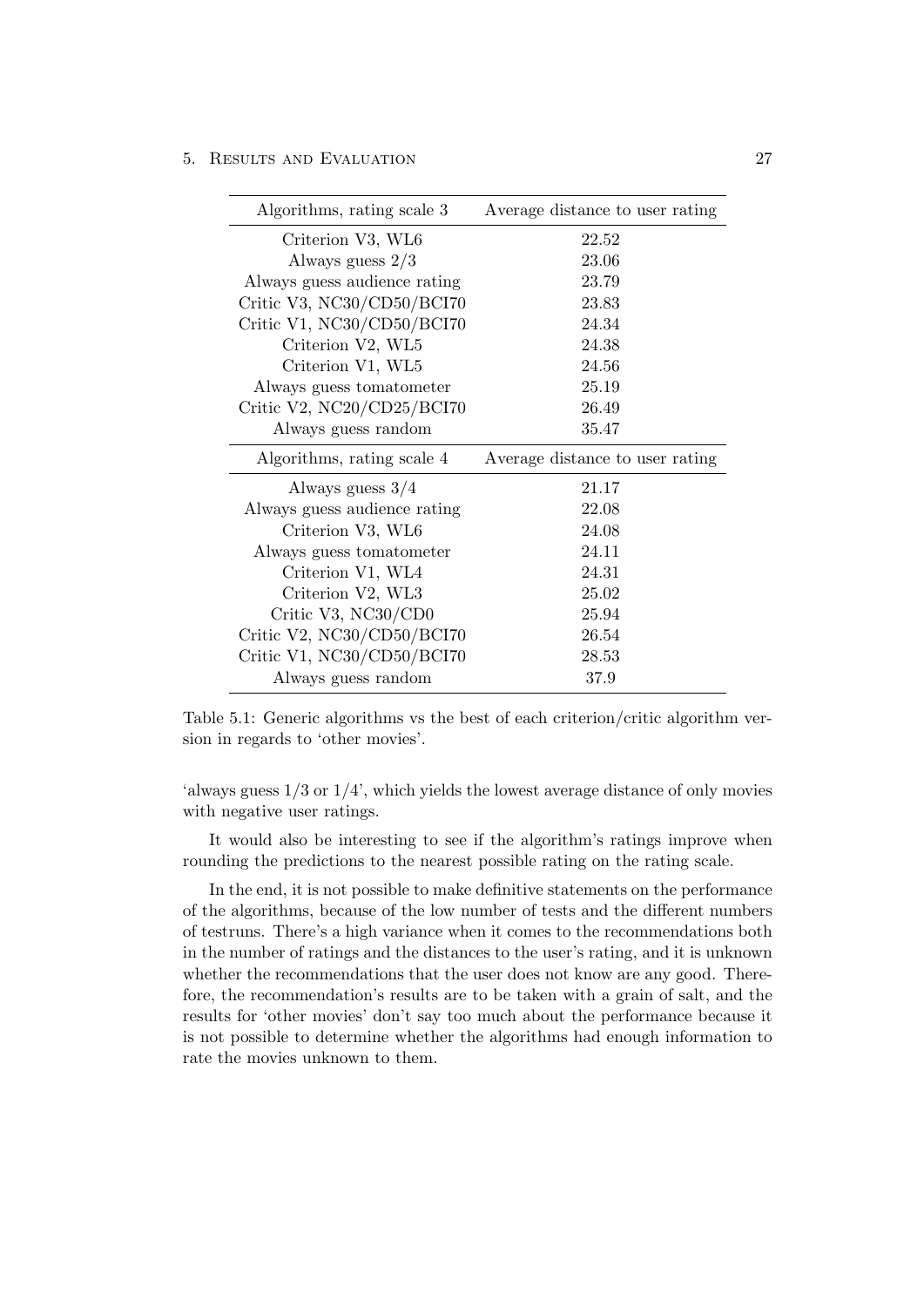# CHAPTER<sub>6</sub> Future Work

<span id="page-32-0"></span>As a direct continuation of this thesis, the testing environment could be improved by making it run the tests in parallel, in order to decrease the time between two questions. This allows for testing more configurations in potentially less time.

The algorithms would also benefit from a user-friendly interface and distribution. An Android app or web application could be developed, and even be used for feedback on parameter configurations on a large scale.

One could also test the IMDb data against the Rotten Tomatoes data, to check among other things if using critics over a normal audience is desirable.

### <span id="page-32-1"></span>6.1 Other Algorithm Ideas

Two other ideas for algorithms have been considered during this thesis. The first is to directly ask the user about his favorite directors/writers/actors/production companies, with the assumption that the user likes every movie involving those favorites. If some few of their movies disagree with the user, he is prompted to mention them as well. Every non-favorite director/writer/actor/production company that has worked on one of the favorite's movies would then get points. Every non-favorite that has worked on one of the favorite's movies that the user doesn't like gets a severe penalty. Then, the algorithm searches for movies of the highest rated non-favorites that the favorites did not work on.

The second idea is to use PLSA, Probabilistic Latent Semantic Analysis[\[6\]](#page-33-6). PLSA is normally used to assign documents to an arbitrary set of classes based on the words they contain, its goal being to group similar documents using probability theory. The idea of applying the concept of PLSA to movie recommendation is derived from Jukefox[\[7\]](#page-33-7), where PLSA is applied to classifying music.

For movies, PLSA can be used in a multitude of ways, it is possible to classify movies based on what critic liked which movie, treating the movie's written descriptions or the critic's reviews as documents or a combination of them.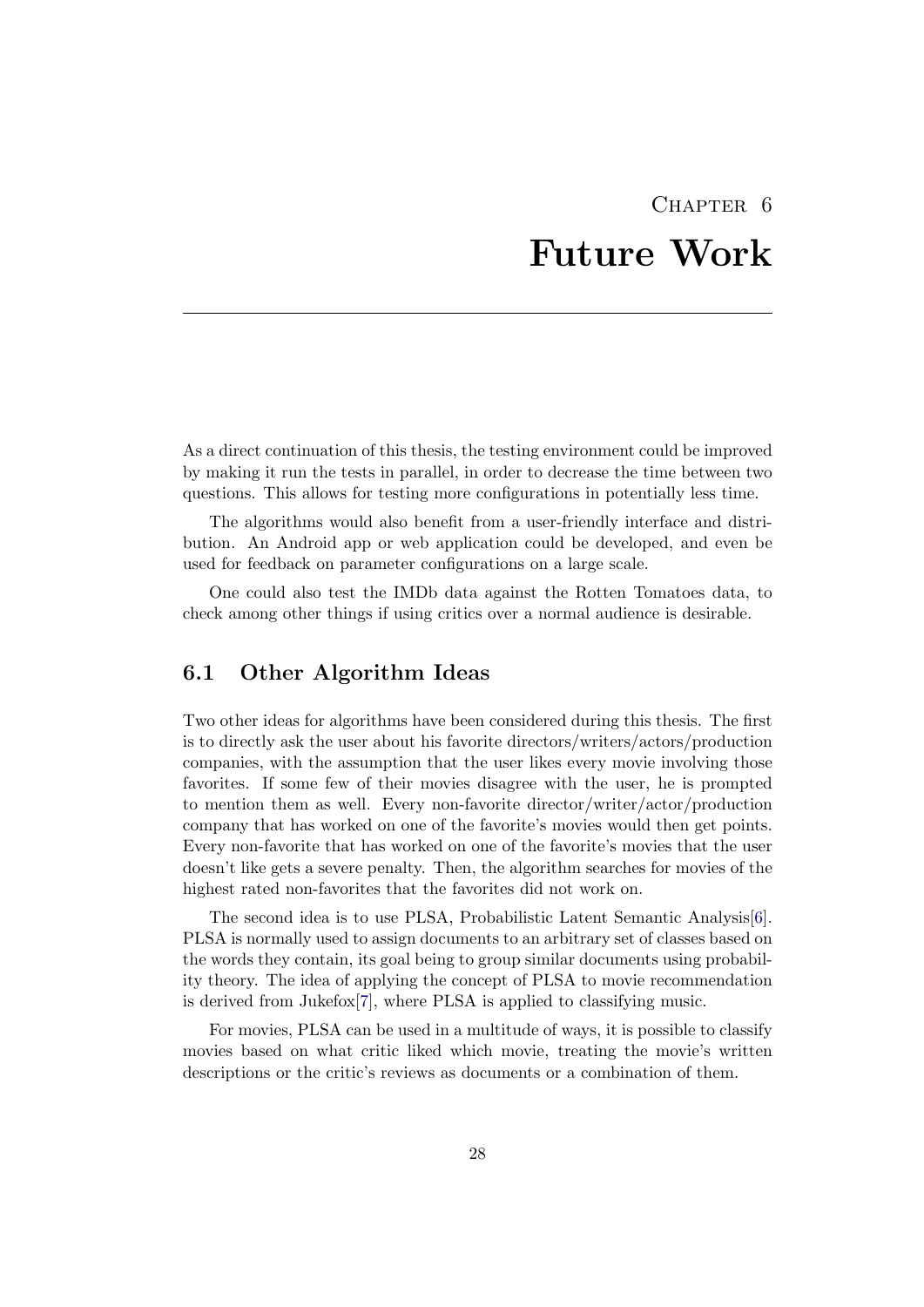# Bibliography

- <span id="page-33-2"></span><span id="page-33-0"></span>[1] SQLite Home Page. <https://www.sqlite.org/>
- <span id="page-33-1"></span>[2] Overview (Java Platform SE 7). [http://docs.oracle.com/javase/7/](http://docs.oracle.com/javase/7/docs/api/) [docs/api/](http://docs.oracle.com/javase/7/docs/api/)
- <span id="page-33-3"></span>[3] Rotten Tomatoes: Movies — TV Shows — Movie Trailers — Reviews. <http://www.rottentomatoes.com>
- <span id="page-33-4"></span>[4] About Critics - Rotten Tomatoes. [http://www.rottentomatoes.com/](http://www.rottentomatoes.com/help_desk/critics.php) [help\\_desk/critics.php](http://www.rottentomatoes.com/help_desk/critics.php)
- <span id="page-33-5"></span>[5] Markus Frei: "Find your Personal Movie Critic". ETH Zürich, 2013.
- <span id="page-33-6"></span>[6] Ayman Farahat and Francine Chen: "Improving Probabilistic Latent Semantic Analysis with Principal Component Analysis". Palo Alto Research Center, 2006. [http://www.fxpal.com/publications/fxpal-pr-06-372.](http://www.fxpal.com/publications/fxpal-pr-06-372.pdf) [pdf](http://www.fxpal.com/publications/fxpal-pr-06-372.pdf)
- <span id="page-33-7"></span>[7] Michael Kuhn, Roger Wattenhofer and Samuel Welten: "Social Audio Features for Advanced Music Retrieval interfaces". October 2010. [http:](http://www.tik.ee.ethz.ch/file/30a4d2c6c579e13de4251b40f5490ad8/mmfat11301-kuhn_221.pdf) [//www.tik.ee.ethz.ch/file/30a4d2c6c579e13de4251b40f5490ad8/](http://www.tik.ee.ethz.ch/file/30a4d2c6c579e13de4251b40f5490ad8/mmfat11301-kuhn_221.pdf) [mmfat11301-kuhn\\_221.pdf](http://www.tik.ee.ethz.ch/file/30a4d2c6c579e13de4251b40f5490ad8/mmfat11301-kuhn_221.pdf)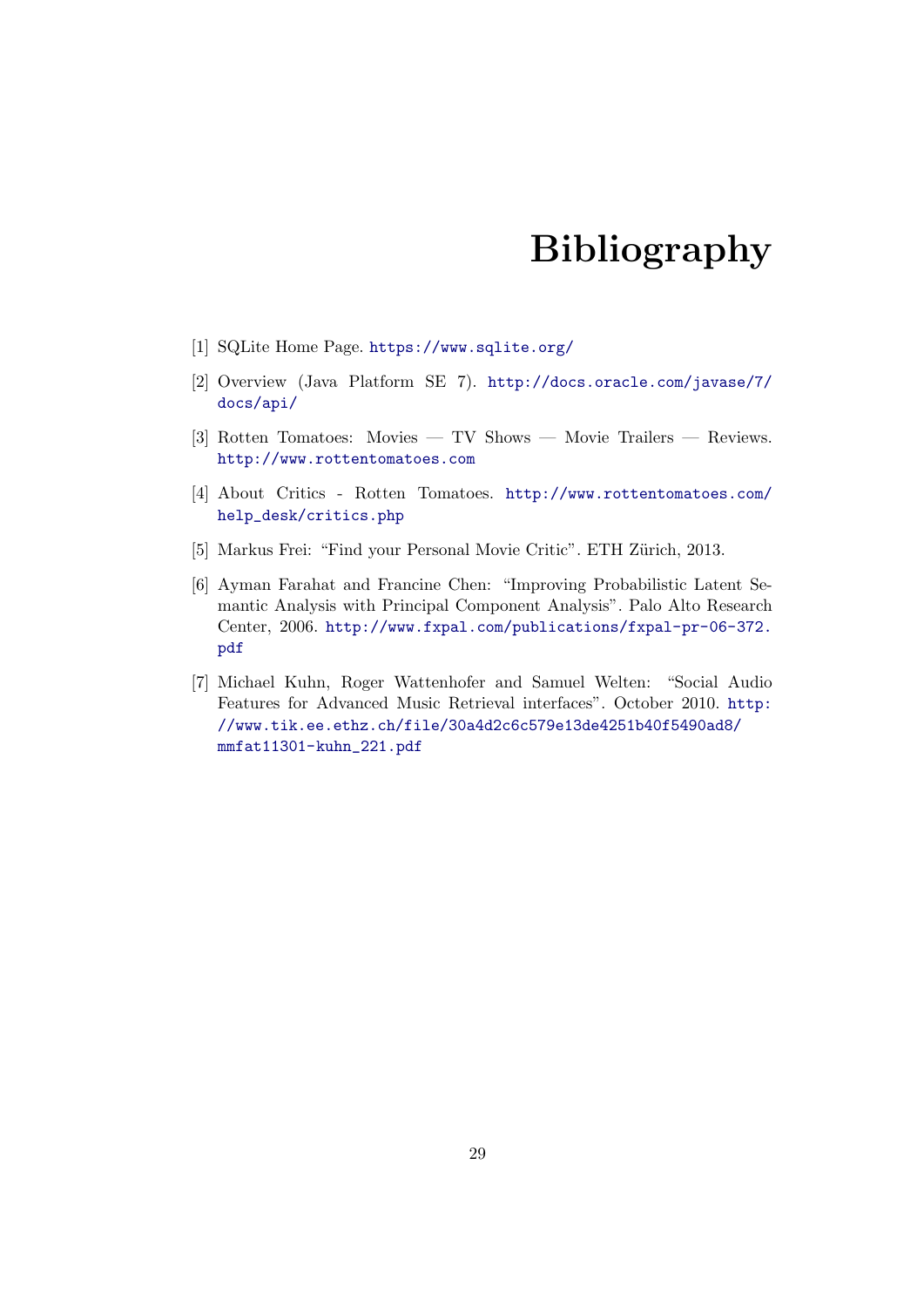### Appendix A

# <span id="page-34-0"></span>Keywords for the Criterion Algorithm

If any of the following keywords have been found in a written review, the score for the corresponding criterion gained  $+1$  or  $-1$  depending whether the 'critic tomato' of the review is fresh or rotten.

- Story: story, storytelling, story telling, story-telling, story-teller, storyline, writing, written, plot, plotted, plotting, narrative, scripted, script.
- Soundtrack: score, songs, soundtrack, music, audio.
- Imagery: visual, visually, visuals, special effects, cgi, lighting, camerawork, camera work, camera-work, "to look at", imagery, animated, animation.
- Acting: acting, performance, performances, actor, actress, actors, actresses.
- Impact: intense, intensely, tense, tensely, emotional, emotionally, impact, invigorating, invigoratingly, impressive, influential, exciting, touching, touchingly.

The keyword "sound" is used in reviews more often as a verb than to describe the soundtrack of the movie and is therefore not used.

Since some keywords appear in longer words that do not correspond to the criterion (e.g. 'story' and 'history'), the keywords need to appear in one of the following SQL formattings ('w' is used as a placeholder for the keyword): "%  $w''$ , "%  $w...$ %", "%  $w$  %", "%  $w_2$ ", "%  $w_3$ ", "%  $w'$ ", "%  $w''$ ".

The percent sign and the underscore character are wildcards in SQL. A percent sign is a placeholder for any arbitrary sequence of characters, the underscore is a placeholder for one single arbitrary character.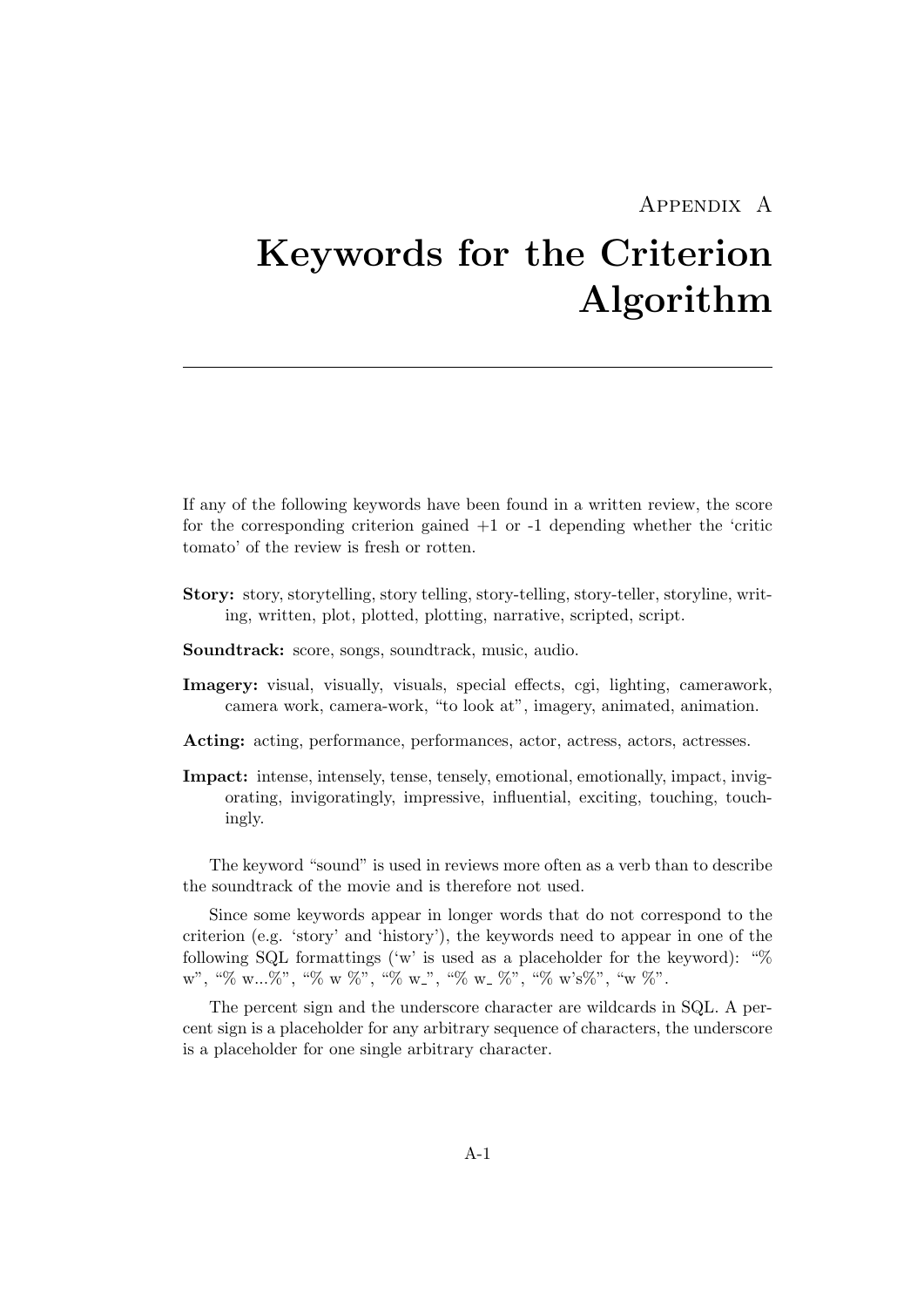# <span id="page-35-0"></span>Appendix B Sequel Identification

Sequels have a lot of different ways to be named, one of which is the use of numbers. But they are not used uniformly, some movies use arabic numerals, written numbers or roman numerals (i.e. '2', 'Two', 'II').

There are the easy cases where the title of the sequel is the title of the original movie with '[number]' appended ("Toy Story", "Toy Story 2"). Sometimes, the first movie is already numbered itself, which is why any movie ending with 'one'/'1'/'I' is checked for sequels by replacing the number ("Kill Bill Vol.  $1$ ", "Kill Bill Vol. 2").

Some titles have more text following after the appended number, separated by a colon or a hyphen ("Crank", "Crank 2: High Voltage"; "101 Dalmatians", "101 Dalmatians II - Patch's London Adventure").

There are titles without numbers that can still be recognized as sequels if they share the same prefix. A prefix needs to be followed by a separator to be recognized, namely a colon, a hyphen or the words " and the " ("Beauty And The Beast - Belle's Magical World", "Beauty and the Beast - The Enchanted Christmas"; "Resident Evil", "Resident Evil: Apocalypse"; "Harry Potter and the Philosopher's Stone", "Harry Potter and the Chamber of Secrets").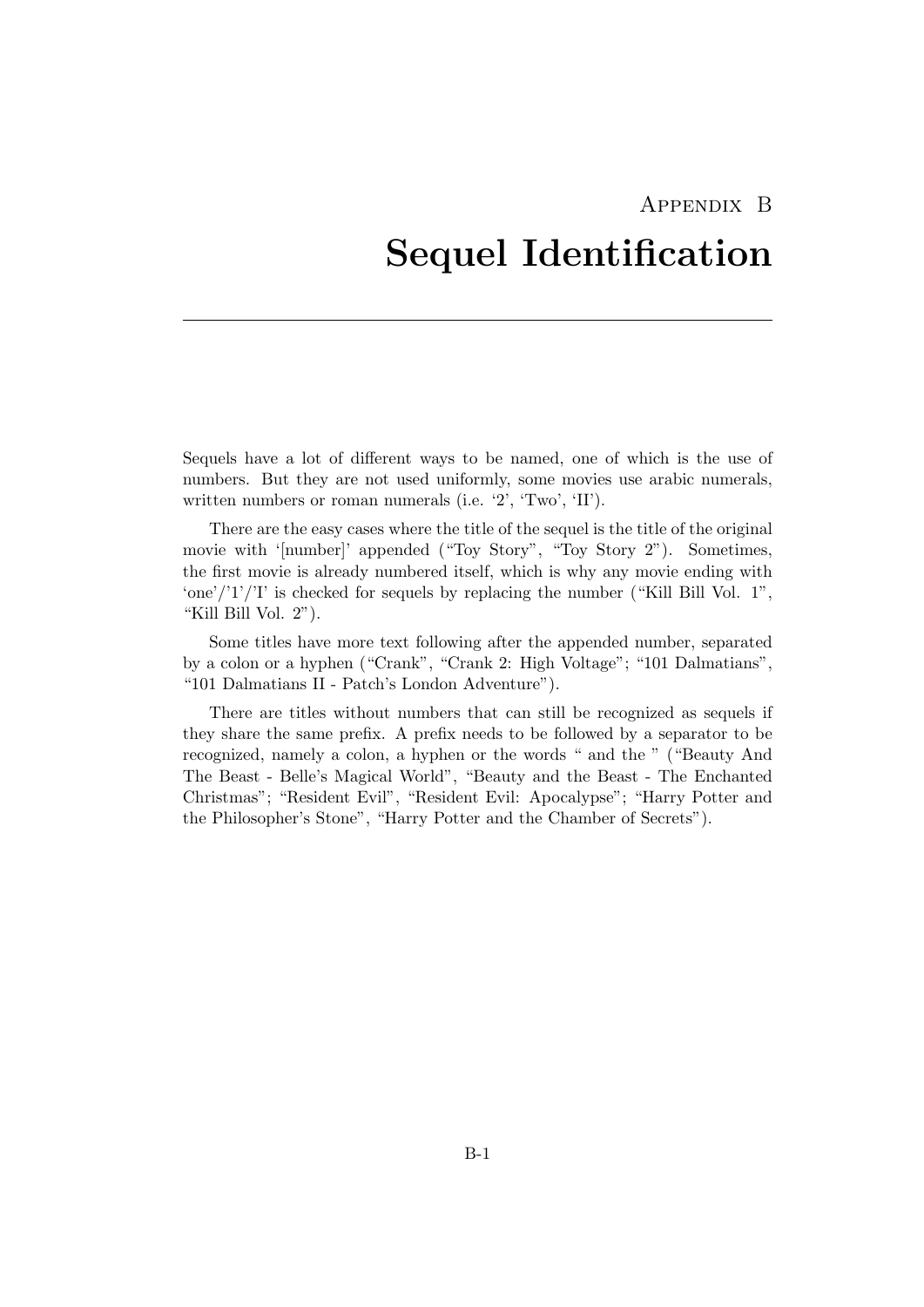## Appendix C

# <span id="page-36-0"></span>Screenshots of the User Interface

| Movie Recommender GUI                                                                                                                                                                                                                          | X<br>▣               |
|------------------------------------------------------------------------------------------------------------------------------------------------------------------------------------------------------------------------------------------------|----------------------|
| Please order the criteria from the to you most important (top) to the least important (bottom).                                                                                                                                                |                      |
| Genre<br>Release year<br>Length<br><b>Director</b><br>Writer<br><b>Production Company</b><br>Actor<br><b>Audience Rating</b><br><b>Tomatometer</b><br>Story<br>Soundtrack<br><b>Imagery</b><br><b>Acting</b><br><b>Impact</b><br><b>Submit</b> | Move up<br>Move down |

Figure C.1: The initial query of the criterion algorithm version 1 and 2.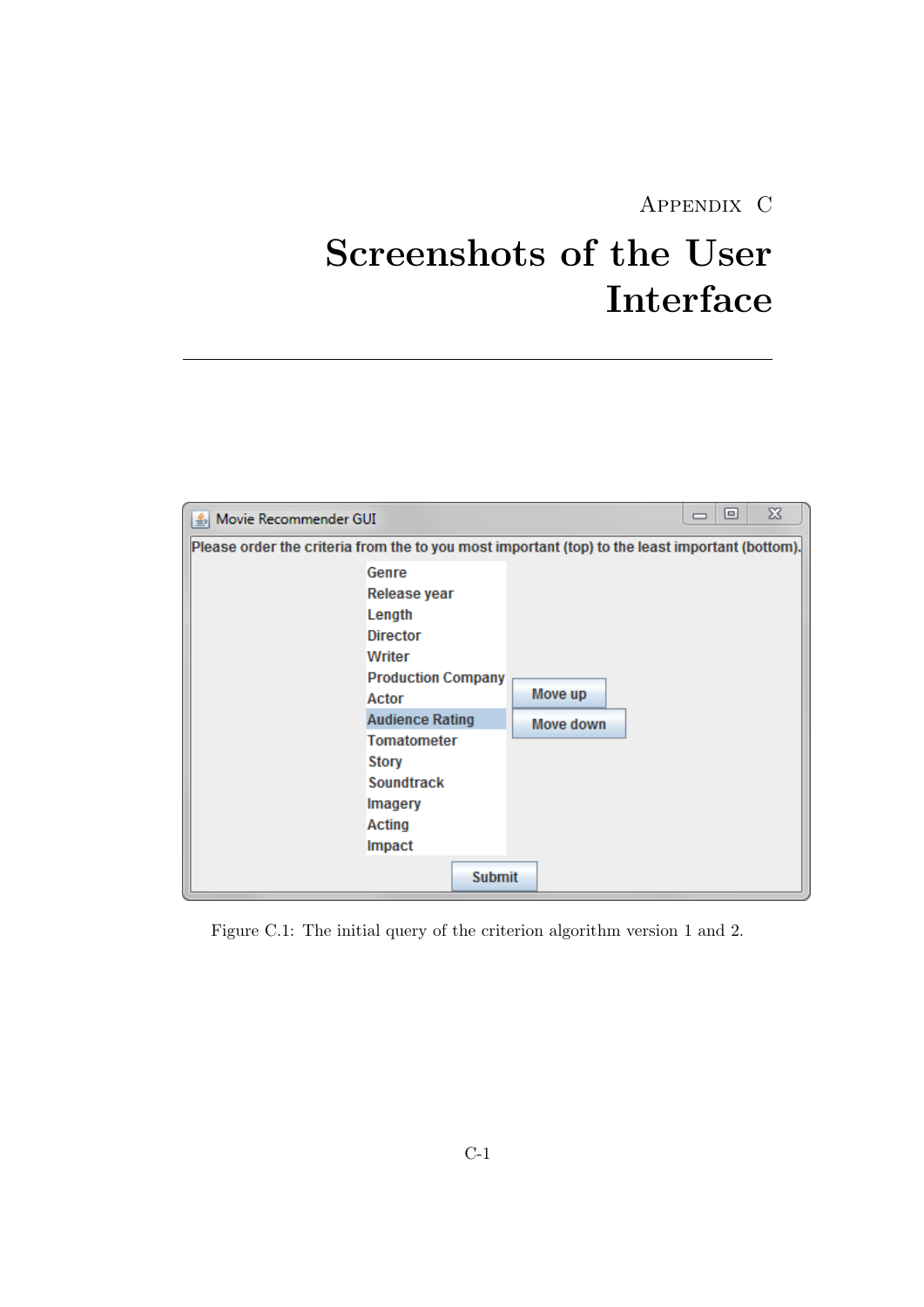| Movie Recommender GUI<br>≚⊵ા                                                                 |          |            |               |   |  | 冋 | ΣŜ |
|----------------------------------------------------------------------------------------------|----------|------------|---------------|---|--|---|----|
| Please rate each criterium from 0 to 3, 3 being the highest:                                 |          |            |               |   |  |   |    |
| Hover your mouse over the name of the criterium to get more information about it.<br>Rating: | $\Omega$ |            | $\mathcal{P}$ | 3 |  |   |    |
| Genre                                                                                        |          |            |               |   |  |   |    |
| Release year                                                                                 |          |            |               |   |  |   |    |
| Length                                                                                       |          | $\bigcirc$ |               |   |  |   |    |
| <b>Director</b>                                                                              |          |            |               |   |  |   |    |
| Writer                                                                                       |          |            |               |   |  |   |    |
| Production Company $\bigcirc \bigcirc \bigcirc$                                              |          |            |               |   |  |   |    |
| Actor                                                                                        |          |            |               |   |  |   |    |
| <b>Audience Rating</b>                                                                       |          |            |               |   |  |   |    |
| <b>Tomatometer</b>                                                                           |          |            |               |   |  |   |    |
| Story                                                                                        |          |            |               |   |  |   |    |
| <b>Soundtrack</b>                                                                            |          |            |               |   |  |   |    |
| <b>Imagery</b>                                                                               |          |            |               |   |  |   |    |
| <b>Acting</b>                                                                                |          |            |               |   |  |   |    |
| <b>Impact</b>                                                                                |          |            |               |   |  |   |    |
| <b>Submit</b>                                                                                |          |            |               |   |  |   |    |

Figure C.2: The initial query of the criterion algorithm's third version. Radiobuttons are employed to get the appropriate user input.